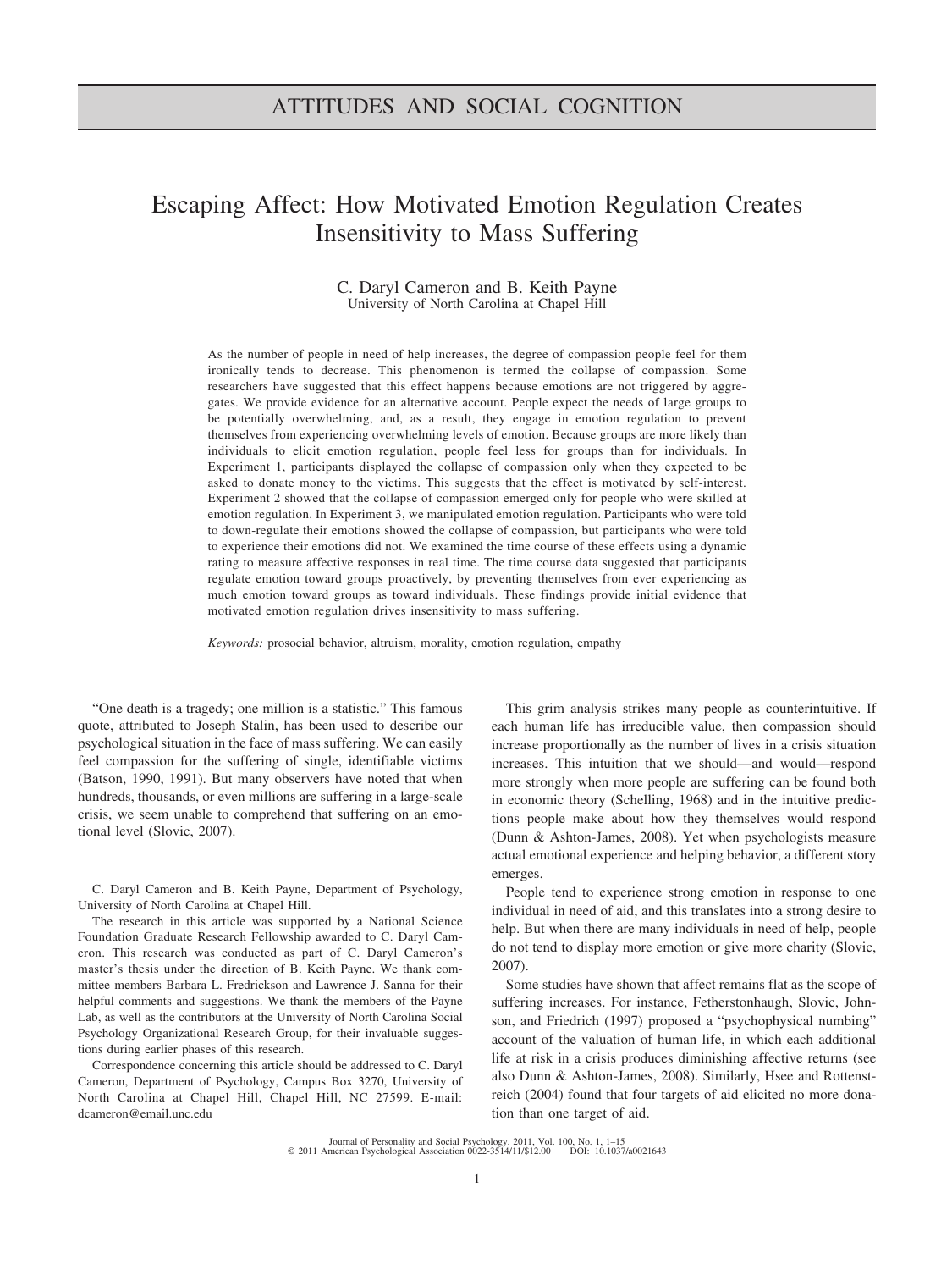Whereas some studies have shown that emotions toward multiple victims are simply no greater than emotions toward single victims, others studies have found that people actually feel *less* emotion toward multiple than single victims. For instance, people show more compassion for one victim than for "statistical victims" (e.g., thousands of starving victims described in statistical terms; Small, Loewenstein, & Slovic, 2007). Even when all victims are identifiable individuals rather than statistical summaries, people have been shown to report less compassion for eight victims than one (Kogut & Ritov, 2005). And perhaps most strikingly, people have been shown to display more compassion toward one victim than just two victims (as cited in Slovic, 2007). Thus, the collapse of compassion describes a general phenomenon of diminished affective sensitivity toward groups of people in need of help. The term has been used in some cases to describe a decrease in compassion as the number of victims grows and in other cases to describe the lack of an increase.

The collapse of compassion is important theoretically because it describes a case in which moral behavior deviates from explicitly held moral principles. This phenomenon is important for helping behavior because it means that large-scale tragedies in which the most victims are in need of help will ironically be the least likely to motivate helping. The collapse of compassion also presents a psychological puzzle because the mechanisms underlying the effect are not fully understood. The current research evaluates two alternative explanations for the collapse of compassion. The first argues that emotions are, by their nature, tuned to respond more strongly to individuals than to aggregates. The second explanation argues that the collapse results from motivated attempts to regulate emotions, in an effort to avoid the consequences of feeling compassion for many victims. We elaborate each account below.

# **Affective Triggers**

One prominent explanation for the collapse of compassion appeals to the antecedents of affective processing, suggesting that aggregates never trigger much emotion to begin with. On this account, our affect systems just do not respond as strongly to multiple victims as to single victims. A variety of more specific theories fit under this general "affective triggers" approach to explaining the collapse of compassion.

For instance, Hamilton and Sherman (1996) have argued that individuals and groups are represented differently. Individuals are perceived as more concrete, unitary, coherent, consistent, and entitative than groups (Hamilton & Sherman, 1996). Because of these differences in representation, individuals elicit more attention, elaborative processing, perspective taking, and affect (Hamilton, Sherman, & Maddox, 1999; Kogut & Ritov, 2005; Sherman, Beike, & Ryalls, 1999). From this perspective, the collapse of compassion is due to individual representations triggering affect more effectively than group representations do.

A related but slightly different approach appeals to dual process theories of social cognition. Some authors have cast these modes of processing as "System I," which encompasses experiential, automatic, and affective responses, and "System II," which includes rational, controlled, and analytical responses (Chaiken & Trope, 1999; Kahneman, 2003; Slovic, 2007). Slovic (2007) has argued that System I affect—the visceral emotion that often figures into moral decision making (Haidt, 2001)—is a very crude measure of the value of human life. This System I affect is not sensitive to numerical gradation (Fetherstonhaugh et al., 1997; Hsee & Rottenstreich, 2004) and is easily biased by seemingly irrelevant factors, such as attention, vividness, novelty, and social proximity (Loewenstein & Small, 2007; Slovic, 2007). If System I affect does not respond as strongly to multiple victims as to single victims, utilizing this affect as a heuristic cue in moral decision making might lead to deviations from normative principles (e.g., Loewenstein, Weber, Hsee, & Welch, 2001; Slovic, Finucane, Peters, & MacGregor, 2002).

In summary, several lines of argument suggest that the collapse of compassion may be driven by the fact that emotions respond primarily to individuals rather than groups. In the same way that the human auditory system is tuned to a specific range of frequencies that we experience as sound and the visual system is tuned to certain wavelengths that we experience as light, the emotion system may be tuned to certain ranges of inputs. Under this explanation, emotions, including compassion, are highly sensitive to individuals but insensitive to groups.

# **Motivated Emotion Regulation**

An alternative way to explain the collapse of compassion is that groups have the potential to elicit strong emotion, but people may be wary about letting that happen. Rather than reflecting a starting point for the triggering of emotional experience, the collapse of compassion might be the end result of people regulating compassion toward multiple victims under certain motivational conditions.

The motivational affordances of helping situations have been studied most extensively in the literature on empathy and altruism (Batson, 1991; Hodges & Klein, 2001). For instance, the arousal: cost–reward model of helping behavior suggests that when people are confronted with a crisis situation with someone in need of help, they feel aversive physiological arousal, which then motivates them to reduce that arousal (Dovidio, Piliavin, Gaertner, Schroeder, & Clark, 1991). If helping is not costly, people will reduce their arousal by helping. But if it is costly, they will reduce their arousal through mechanisms such as diffusing responsibility, subjectively redefining the situation, and escaping the situation altogether (Dovidio et al., 1991).

There are more specific kinds of cost, such as financial cost, that might be associated with the situation of perceiving mass suffering. Shaw, Batson, and Todd's (1994) research on empathy avoidance suggests that when helping is foreseen as being materially costly, people will actively avoid feeling the emotions they know will compel them to help. When the participants thought that helping would involve a large commitment, they chose to hear an appeal for help with low emotional impact, precluding pro-social emotion. This previous research has demonstrated that people are sometimes motivated to avoid feeling empathy, but no research has integrated this general tendency with the finding that people feel less toward many victims than one victim. Our research proposes that when faced with the prospect of mass suffering, people might find their emotions especially costly and take steps to prevent or eliminate them.

In addition to financial cost, there is also the psychological cost of being emotionally overwhelmed. People forecast that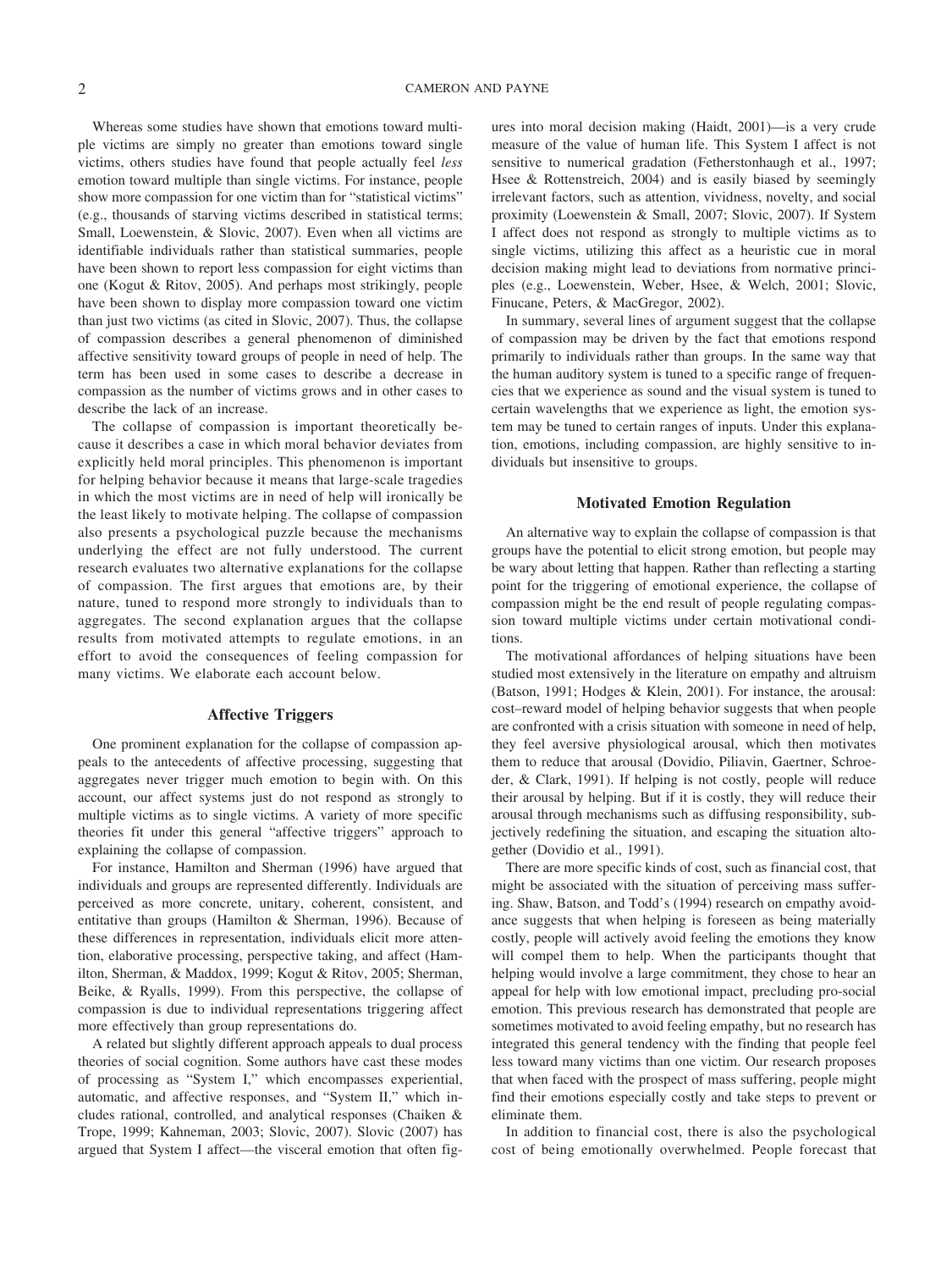they will feel more intense emotion as the number of victims in a crisis increases, even if this forecast turns out to be inaccurate when compared with actual emotional experience (Dunn & Ashton-James, 2008). If people expect to feel intense emotion toward mass suffering and appraise that they would be unable to cope with it, they might take steps to prevent that experience from ever happening (Lazarus & Folkman, 1984). This worry about being overwhelmed is not unrealistic and has been documented in naturalistic helping situations. Professional caregivers often experience compassion fatigue, or reduced empathic sensitivity to the people they are expected to help (Figley, 1995). One contributing factor is workload: The more people for whom they are responsible, the more caregivers tend to report compassion fatigue (Engelbrecht, van den Berg, & Bester, 2009). Some have argued that this effect might be due to motivated emotion regulation, as caregivers might stifle their compassion to avoid current or anticipated psychological exhaustion (Batson, Ahmad, & Stocks, 2004; Hoffman, 2000; Stotland, Mathews, Sherman, Hansson, & Richardson, 1978). Thus, either the forecast or the actual experience of overwhelming emotion might lead people to prevent themselves from feeling emotions toward multiple suffering victims.

The affective triggers account of the collapse of compassion overlooks motivational variables that have been considered relevant in the empathy literature. We suggest that such motivations may be critically important. For instance, many (though not all) studies reporting the collapse of compassion explicitly ask participants to donate money, creating a possible motivation to reduce costly emotions (e.g., Kogut & Ritov, 2005; Small et al., 2007). Our review of the literature found 22 studies demonstrating the collapse of compassion, 15 of which (68%) asked for a donation. Some participants in the remaining studies may have expected a donation request because the materials depicting victims have often been modeled on charity advertisements, whose purpose is to solicit donations.

If the collapse of compassion tends to emerge under certain motivational conditions—such as when people expect compassion to be overwhelming or helping to be financially costly—then altering those conditions might change how people respond to multiple victims. If the emotion regulation account is correct, the collapse of compassion should also depend on factors related to effective emotion regulation. Although some researchers have argued that people might help others as a kind of negative mood relief (Cialdini et al., 1987; Dickert, Sagara, & Slovic, 2010), no moderating factors related to emotion regulation have been considered in previous research. The emotion regulation explanation suggests that the collapse of compassion may be strongest among individuals who are both motivated to regulate their emotions and skilled at regulating them effectively.

In summary, the motivated emotion regulation account argues that the collapse of compassion will emerge primarily when people are motivated to avoid feeling compassion for multiple victims. And given the strategic nature of this emotion regulation, it should only emerge for people who can skillfully regulate their emotions. Illuminating boundary conditions for when the collapse of compassion emerges would provide strong evidence that it is not a universal constraint on what triggers emotion but rather the end result of a motivated regulation strategy.

# **Overview of Hypotheses**

We tested two main hypotheses in three experiments to distinguish between the affective triggers account and the motivated emotion regulation account of the collapse of compassion. Experiment 1 tested our first hypothesis, that the collapse of compassion would emerge most strongly when there is a clear motivation to avoid feeling compassion for multiple victims. Previous studies of the collapse of compassion have typically included a request to donate money to aid the victims in question (e.g., Kogut & Ritov, 2005; Small et al., 2007). The expectation of being asked to help may serve as a financial motivation to avoid emotions toward many victims. Indeed, Shaw et al. (1994) found that participants who had been told to expect an aid appeal were more likely to avoid emotionally impactful appeals. We thus predicted that participants would be more likely to display the collapse of compassion when they expected an appeal for a donation than when they did not expect such an appeal.

Experiments 2 and 3 tested our second hypothesis: that the collapse of compassion would depend upon emotion regulation. In Experiment 2, we measured individual differences in emotion regulation skill, with the expectation that the collapse of compassion would emerge most strongly for people who can most effectively regulate emotions. In Experiment 3, we directly manipulated emotion regulation processes to examine whether attempts to regulate emotion could cause a collapse of compassion.

Additionally, Experiments 2 and 3 used a continuously movable emotion rating scale that tracked changes in emotion toward single and multiple victims on a second-by-second basis. If emotion regulation does in fact drive the effect, this dynamic measure can help us distinguish between two different process accounts of how regulation might operate. The first regulation account is reactive: People might initially feel more emotion toward multiple victims than toward single victims but then dampen their feelings toward multiple victims. The second regulation account is proactive: People who foresee emotions toward multiple victims as being especially costly might prevent themselves from ever feeling any emotion toward multiple victims. Though in both cases, motivations would lead to the regulation of compassion toward multiple victims, the time course of emotional experience would differ substantially. The dynamic measures in Experiments 2 and 3 allowed us for the first time to capture emotions toward victims in real time. We were therefore able to assess whether participants experienced strong emotion toward multiple victims and then eliminated it or whether they never experienced strong emotions at all.

In summary, we expected the collapse of compassion to be reduced (a) when people are not motivated to avoid compassion; (b) for people who cannot regulate their emotions well; and (c) when people allow themselves to experience their emotions without down-regulating them. If the collapse of compassion is due to groups' inability to trigger emotion, there is little reason to expect these conditions to matter. By contrast, the motivated emotion regulation account would suggest that the motivation and ability to regulate one's emotions are critical for the collapse of compassion to occur.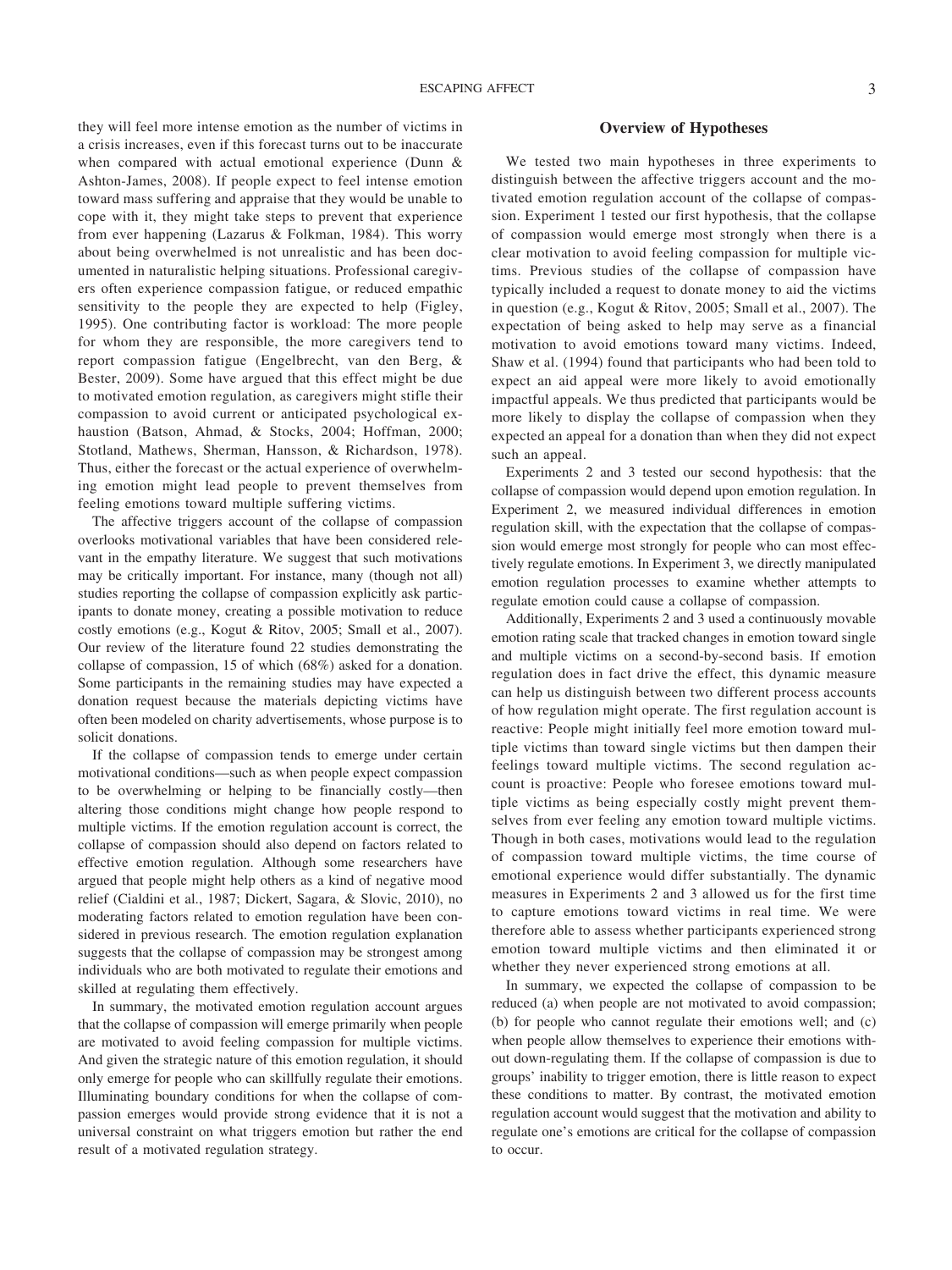# **Preliminary Study**

Before turning to the hypotheses described above, we conducted a preliminary study to establish that helping multiple victims is indeed perceived as costlier than helping one victim. The motivated emotion regulation account suggests that people down-regulate compassion toward multiple victims because compassion toward multiple victims is seen as costlier than compassion toward one victim. It was therefore important to check this motivational assumption. Sixty-one participants (44 female, 17 male) were recruited from the introductory psychology research pool and were given course credit for participating. Participants were randomly assigned to read about either one child or eight children from the West Darfur region of Sudan. Participants were seated at computers and given the following information:

In the West Darfur region of Sudan, there has been a civil war raging for the past five years. The Sudanese government and allied militias have been in intense conflict with various rebel groups. This conflict has resulted in unchecked violence against civilians, who have been killed, abducted, or driven from their homes. These civilians suffer from malnutrition, unsanitary living conditions, and are at risk for a variety of deadly diseases such as malaria, dysentery, and cholera. Here is a picture of one child [eight children] from Darfur.

This information was paired with an image of one child in the one-victim condition and with eight separate child images in the eight-victim condition. These images were paired with specific child ages and names. Participants were asked two questions about cost on a 7-point Likert-type scale (from  $1 = Not$  *at all* to  $7 =$ *Extremely*): "How costly do you think it would be to help the child [children] in Darfur?" and "Did you think that helping the child [children] in Darfur would be expensive?" These two items were highly correlated at  $r = .88$  and were thus combined as an index of perceived financial cost. As expected, participants felt that helping multiple victims would be significantly more costly  $(M =$ 4.47,  $SD = 1.71$ ) than helping one victim ( $M = 3.31$ ,  $SD = 1.70$ ),  $F(1, 59) = 7.05, p = .01, \eta_p^2 = .11$ . Having established the credibility of financial cost as a plausible motive for emotion regulation, we designed our next study to explicitly manipulate that financial motive.

# **Experiment 1**

Experiment 1 tested whether removing a source of motivation to regulate would reduce the collapse of compassion. At the beginning of the experiment, participants read about one or eight children in Darfur. Participants were then told that later in the experiment, they would be asked to report either (a) their feelings toward these children or (b) their feelings toward these children and how much money they would be willing to donate. We did not tell participants in the no-donation condition that there would be no donation, because such an instruction might have seemed like a violation of conversational norms and might have inadvertently focused participants on the idea of a donation even as we assured them of its absence. Instead, we relied on the relative difference between a condition in which no donation was mentioned and a condition in which donation was assured. When participants did not expect to be asked to help, we predicted, the collapse of compassion would not emerge. By contrast, when participants expected that they would be asked to help, those who saw one victim would report more compassionate emotion than those who saw eight victims, replicating past findings. We expected to find a decrease in emotion from single to multiple victims, rather than no increase in emotion from single to multiple victims, because our methods mirrored those of previous studies that found significant decreases. In particular, we modeled our stimuli on those in studies conducted by Kogut and Ritov (2005) and Small et al. (2007), who presented photos of victims with identifying information either singly or in groups.

We also included measures of three alternative explanations for the collapse of compassion: psychological distance, diffusion of responsibility, and perceived efficacy of helping the victims. People might experience less emotion toward multiple victims because they feel a greater psychological distance from these victims; because they feel less responsible for helping; or because they feel that their helping will not matter much. Ruling out these alternative explanations would more firmly support the motivation to avoid financial cost as a critical factor in the collapse of compassion.

# **Method**

Participants. One hundred and twenty college students (84) female, 36 male) from the University of North Carolina at Chapel Hill participated for course credit. Two participants whose responses were more than 2.5 standard deviations (*SD*s) below the mean on the compassion scale were excluded.

**Design.** Participants were randomly assigned to read about one or eight children from Darfur. Half of these participants were given the expectation that they would have to report a donation amount later in the experiment, whereas the other half were told that they would just be asked to rate their emotions toward the children. The resulting design was a 2 (number of victims)  $\times$  2 (expectation to help) between-subjects design. The critical dependent variable was self-reported emotion toward the children.

**Procedure.** Participants were seated at individual computer workstations and run in sessions of up to six at a time. After viewing an introductory slide, participants saw the same information about Darfur as presented in the preliminary study. Participants saw either one or eight child images (with names and ages), depending upon victim condition, as in the preliminary study. The images and text were on screen for 1 min.

Participants were then given the donation manipulation. In the donation condition, they were told the following: "Later in the experiment, you will be asked to rate your emotions toward this child [these children] and report how much money you would be willing to donate." Before viewing the images, participants were reminded, "Remember that later in the experiment, you will be asked to rate how you feel toward the child [children] you saw and how much you would be willing to donate." In the no-donation condition, they were told the following: "Later in the experiment, you will be asked to rate your emotions toward this child [these children] . . . Remember that later in the experiment, you will be asked to rate how you feel toward the child [children] you saw."

Participants then saw the same Darfur information and images for a period of 1 min. They completed a nine-item scale measuring compassion-related feelings and attitudes toward the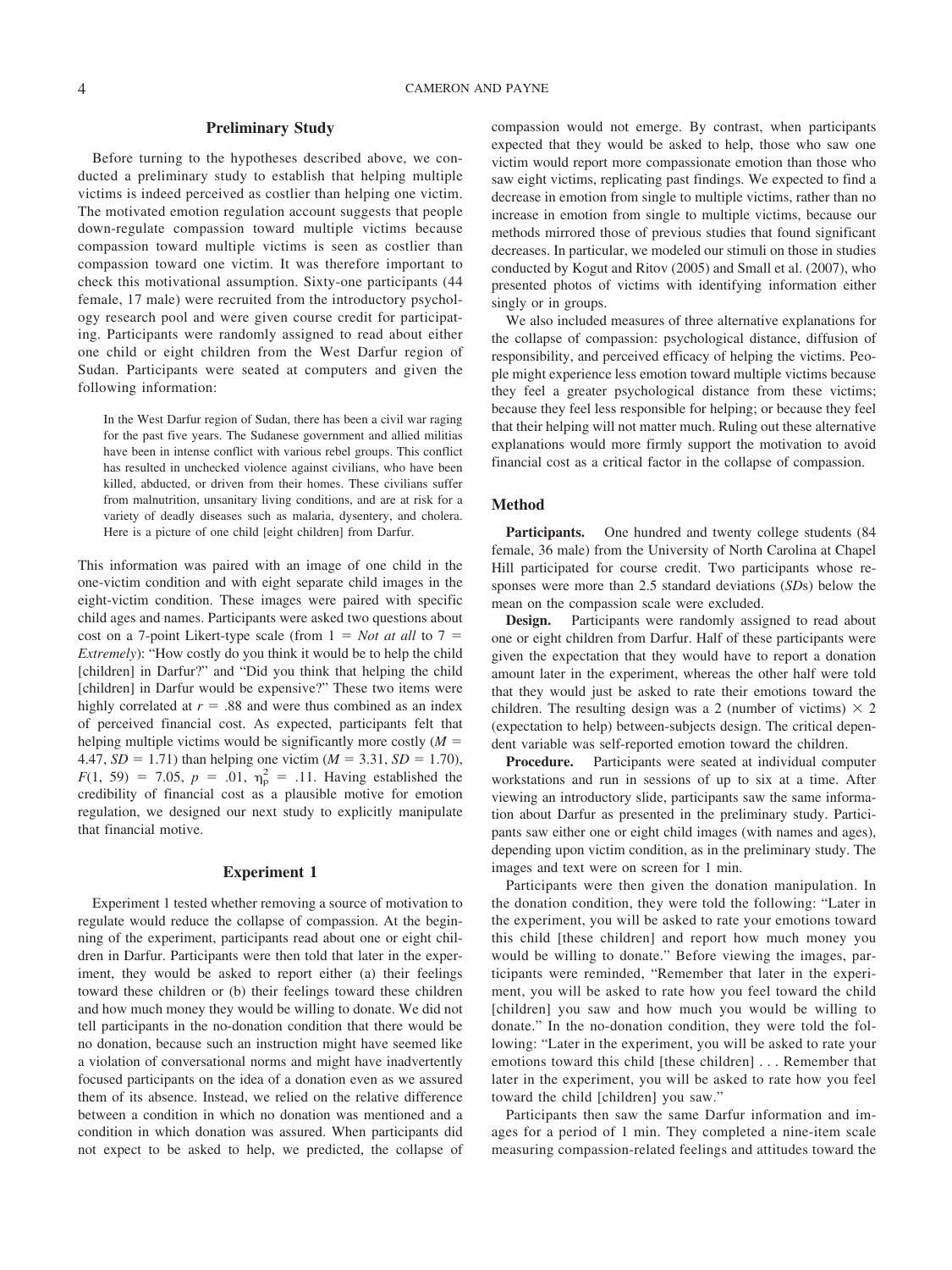target or targets of aid (see the Appendix for items). This was followed by a series of scales measuring alternative explanations for the collapse of compassion. The eight-item Distance scale measured psychological distance from the victims. The two-item Diffusion scale measured diffusion of responsibility for helping the victims. Finally, the two-item Efficacy scale measured perceived efficacy of helping the victims. These scales are located in the Appendix. Participants were lastly asked about their race and gender and additional questions that are not examined here.

#### **Results**

**Compassion toward victims.** The nine items measuring compassion were averaged together (Cronbach's  $\alpha = .81$ ). A two-way between-subjects analysis of variance (ANOVA) was conducted to examine the effects of help request and number of victims on compassion. There were no significant main effects of help request,  $F(1, 116) = 1.15$ ,  $p = .29$ ,  $\eta_p^2 = .01$ , or number of victims,  $F(1, 116) = 0.34$ ,  $p = .56$ ,  $\eta_p^2 = .00$ . However, there was a significant interaction between help request and number of victims,  $F(1, 116) = 4.61$ ,  $p = .03$ ,  $\eta_p^2 = .04$ . The pattern of means for the interaction between compassion, help request, and number of victims is displayed in Figure 1. This interaction suggests that the difference in compassion toward one versus eight victims depended upon whether participants expected to be asked to help those victims.

We probed the interaction by first examining the effect of the help request separately in the one-victim and eight-victim groups. In the one-victim condition, there was not a significant effect of help request on compassion,  $F(1, 58) = 0.47$ ,  $p = .50$ ,  $\eta_p^2 = .01$ . In the eight-victim condition, by contrast, participants reported significantly greater compassion when they would not be asked to help than when they would be asked to help,  $F(1, 58) = 6.76$ ,  $p =$ .01,  $\eta_p^2 = .10$ .

We also examined the effect of number of victims separately in the help-request and no-help-request conditions. When help was requested, participants reported numerically greater compassion toward a single victim than toward eight, although this simple effect was not significant,  $F(1, 59) = 1.18$ ,  $p = .28$ ,  $\eta_p^2 = .02$ . In contrast, when help was not requested, eight victims elicited sig-



*Figure 1.* Self-reported compassion by help request and number of victims, Study 1. Error bars represent one standard error of the mean.

nificantly more compassion than one victim,  $F(1, 57) = 3.87$ ,  $p =$ .05,  $\eta_p^2 = .06$ . By removing the expectation that participants would be asked to donate money, we were able to reverse the typical collapse of compassion pattern.

**Psychological distance.** Were the compassion findings driven by perceptions of high cost or by other processes? One alternative explanation is that participants felt greater psychological distance from eight victims than from one. The eight-item Distance scale (Cronbach's  $\alpha = .83$ ) measured participants' felt distance from the victims they had seen. There were no significant main effects of help request,  $F(1, 116) = 0.01$ ,  $p = .94$ ,  $\eta_p^2 = .00$ , or number of victims,  $F(1, 116) = 0.00, p = .96, \eta_p^2 = .00$ , and no significant interaction effect,  $F(1, 116) = 0.33, p = .57, \eta_{\rm p}^2 = .00$ . Mean values for the interaction of distance with help request and number of victims are located in Table 1. Psychological distance did not mirror the findings for compassion, suggesting that changes in the compassion ratings were not due to differences in psychological distance.

**Diffusion of responsibility.** Another potential alternative explanation is diffusion of responsibility. The two items on the Diffusion scale  $(r = .48)$  measured perceived personal responsibility to help and perceived responsibility of others to help. To compute diffusion of responsibility, we subtracted participants' personal responsibility scores from participants' scores for the responsibility of others, such that a higher score reflected greater diffusion of responsibility. There were no significant main effects of help request,  $F(1, 116) = 1.10$ ,  $p = .30$ ,  $\eta_p^2 = .01$ , or number of victims,  $F(1, 116) = 1.06$ ,  $p = .31$ ,  $\eta_p^2 = .01$ , and there was no significant interaction effect,  $F(1, 116) = 0.78$ ,  $p = .38$ ,  $\eta_p^2 = .01$ . Mean values for the interaction of diffusion of responsibility with help request and number of victims are located in Table 1. Diffusion of responsibility was not affected by the help request or number of victims, suggesting that diffusion of responsibility did not play a prominent role in the findings for compassion.

**Efficacy.** The final alternative explanation considered was perceived efficacy of helping, measured by the two-item Efficacy scale  $(r = .60)$ . One common justification for failing to help is that any help would just be a "drop in the bucket" and that it would not make a substantive difference to the lives of those in need. Participants might have reported less compassion because this emotion was seen as useless. Yet there were no significant main effects of help request,  $F(1, 116) = 1.10$ ,  $p = .30$ ,  $\eta_p^2 = .01$ , or number of victims,  $F(1, 116) = 0.70$ ,  $p = .70$ ,  $\eta_p^2 = .01$ , and there was no significant interaction effect,  $F(1, 116) = 0.23$ ,  $p = .63$ ,  $\eta_p^2 = .00$ . Mean values for the interaction of efficacy with help request and number of victims are located in Table 1. Perceived efficacy of helping did not change when help was requested or by the number of victims involved, suggesting that it was not the motivation behind the changes in compassion ratings.

### **Discussion**

This study provides initial evidence that the collapse of compassion may be due to an active attempt to eliminate emotions that are seen as costly. When people expected to have to help, they expressed no more compassion toward eight victims than one, as in past research by Fetherstonhaugh et al. (1997); Hsee and Rottenstreich (2004); Friedrich and McGuire (2010); and Dunn and Ashton-James (2008). There was a nonsignificant trend of greater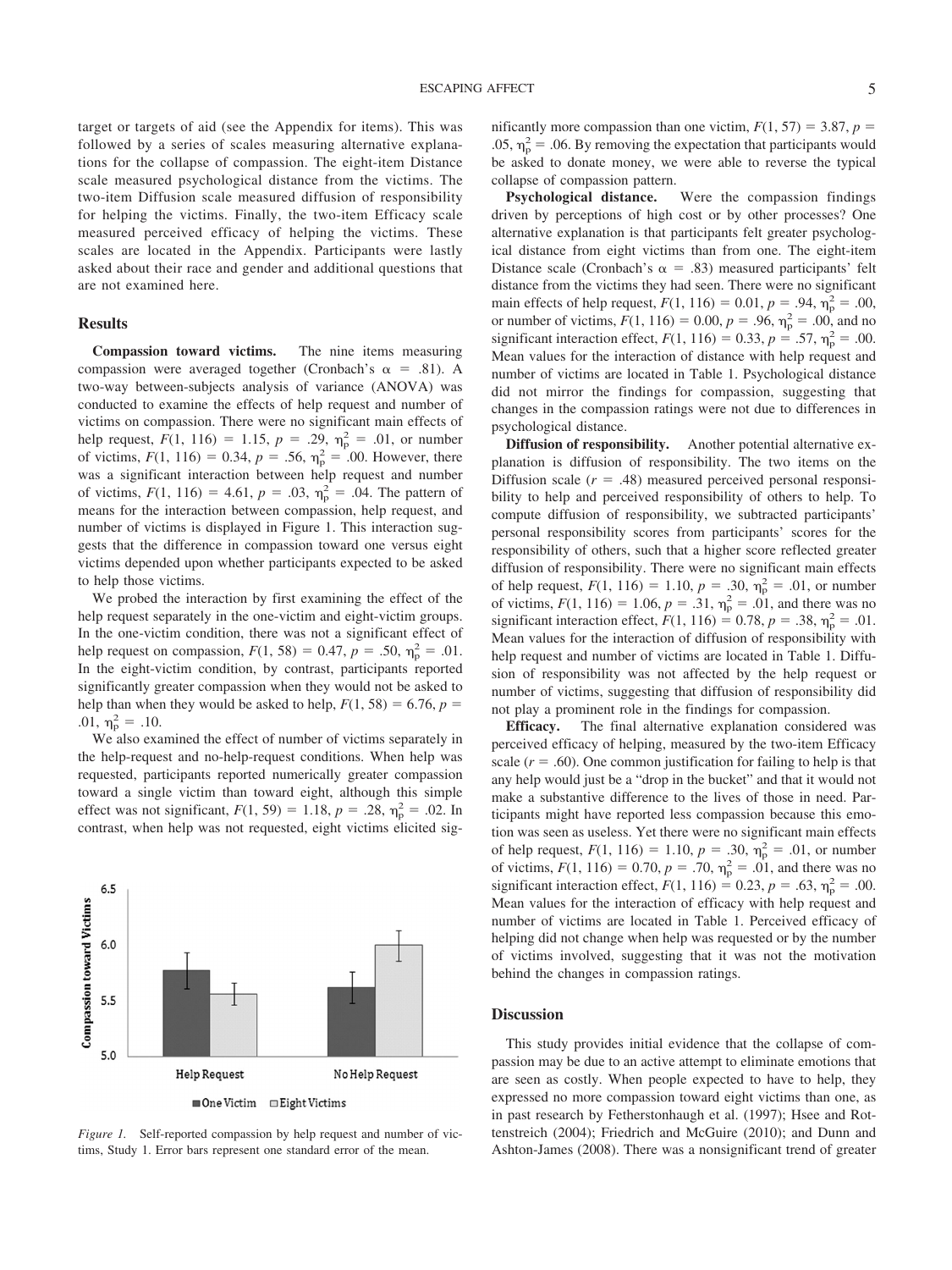| ×<br>۰, |  |
|---------|--|
|---------|--|

| Variable                                                                     | No help                                |                                        | Help                                   |                                        |
|------------------------------------------------------------------------------|----------------------------------------|----------------------------------------|----------------------------------------|----------------------------------------|
|                                                                              | One victim                             | Eight victims                          | One victim                             | Eight victims                          |
| Psychological distance<br>Diffusion of responsibility<br>Efficacy of helping | 4.68(0.82)<br>0.67(1.81)<br>4.78(1.23) | 4.59(0.85)<br>0.17(1.23)<br>4.69(1.54) | 4.60(0.70)<br>0.17(1.37)<br>4.63(1.57) | 4.68(0.72)<br>0.13(1.18)<br>4.29(1.36) |

*Means (and Standard Deviations) for Psychological Distance, Diffusion of Responsibility, and Efficacy of Helping, Study 1*

emotion toward one victim than eight victims, as in previous research by Kogut and Ritov (2005); Slovic (2007); and Small et al. (2007). Yet when people were not given this expectation of having to help, they showed more emotion toward eight victims than one victim, reversing the collapse of compassion and responding as would be expected by normative models. Moreover, this reversal was due to changes in compassion toward eight victims, rather than by changes in compassion toward one victim, suggesting that compassion toward eight victims was seen as especially costly when help was expected. These results are inconsistent with the affective triggers hypothesis, which predicts no role for motivation to avoid costs. And the effect did not appear to be driven by alternative factors, such as greater psychological distance, diffusion of responsibility, or perceived efficacy of helping. Although we cannot definitively rule out a role for these mechanisms based on null findings, we found no evidence that they were associated with the collapse of compassion. At minimum, there seems to be something additional driving the collapse of compassion, related to self-interested motivations.

Perceived high cost may be one critical impetus behind the collapse of compassion. Of course, there are probably many reasons that could motivate people to regulate their emotions toward multiple victims. Once such a motive is active, the ultimate consequences of emotion regulation attempts may depend on how effectively a person is able to implement a regulation strategy. We examined factors related to regulation effectiveness in Experiment 2.

#### **Experiment 2**

Experiment 1 suggested that motivation might play a significant role in the collapse of compassion. Experiment 2 was meant to test our second hypothesis that effective emotion regulation is required for the collapse of compassion to emerge. If differences in emotion toward single versus multiple victims are the end result of a motivated regulation strategy, people who are skilled at regulating their emotions should be more likely to show this effect than people who cannot regulate their emotions well. We therefore measured individual differences in emotion regulation ability.

We also investigated the dynamics of the collapse of compassion over time. Many have suggested that emotion regulation is a process that unfolds over time (Greene, Sommerville, Nystrom, Darley, & Cohen, 2001; Koole, 2009; McClure, Botvinick, Yeung, Greene, & Cohen, 2007). Yet no studies have examined the time course of affective responses as they relate to the collapse of compassion. To gain more insight into the time course of affective responses, we used an online rating scale in Experiment 2 to measure emotion changes over time (Larsen & Fredrickson, 1999).

Establishing the time course can help distinguish further between theoretical accounts of the collapse of compassion. If we are correct that the effect is driven by emotion regulation, then how does this happen? Do people experience aversive emotions and then regulate them, or do they foresee that they are about to experience aversive emotions and take steps to prevent that from happening? This distinction is similar to Gross's (1998) distinction between response-focused regulation (in which people try to manage the behaviors and expressions following from an emotion) versus antecedent-focused regulation (in which people try to manage the processes that give rise to emotions in the first place). Gross's research shows that people engage in both kinds of regulation, but the role that either might play in the collapse of compassion is entirely unknown. And so our question is, when faced with multiple victims, do people regulate emotions reactively or proactively? If people reactively regulate emotions, we would expect to see multiple victims elicit more emotion than a single victim early on, followed by a decline in emotion toward multiple victims (especially among good regulators). By this account, whether experiments find greater emotion toward single victims, multiple victims, or no difference would depend on how quickly emotion is measured.

In contrast, if people proactively regulate, we would expect that good regulators would never show greater emotion toward multiple than single victims. The proactive regulation account assumes that people make an affective forecast that multiple victims might potentially elicit high levels of emotion that are costly (either materially or psychologically), which is consistent with the results of our preliminary study as well as the affective forecasting findings of Dunn and Ashton-James (2008). The affective triggers account also suggests that people never experience as much emotion toward several victims as toward a single victim. However, this account predicts that this should happen for all participants, regardless of regulation skill. If proactive regulation takes place, we should see this pattern only among skilled regulators. By including a dynamic measure of affect, we aimed to catch regulation in the act.

#### **Method**

Participants. Sixty college students (49 female, 11 male) from the University of North Carolina at Chapel Hill participated for course credit. Data were excluded from one participant whose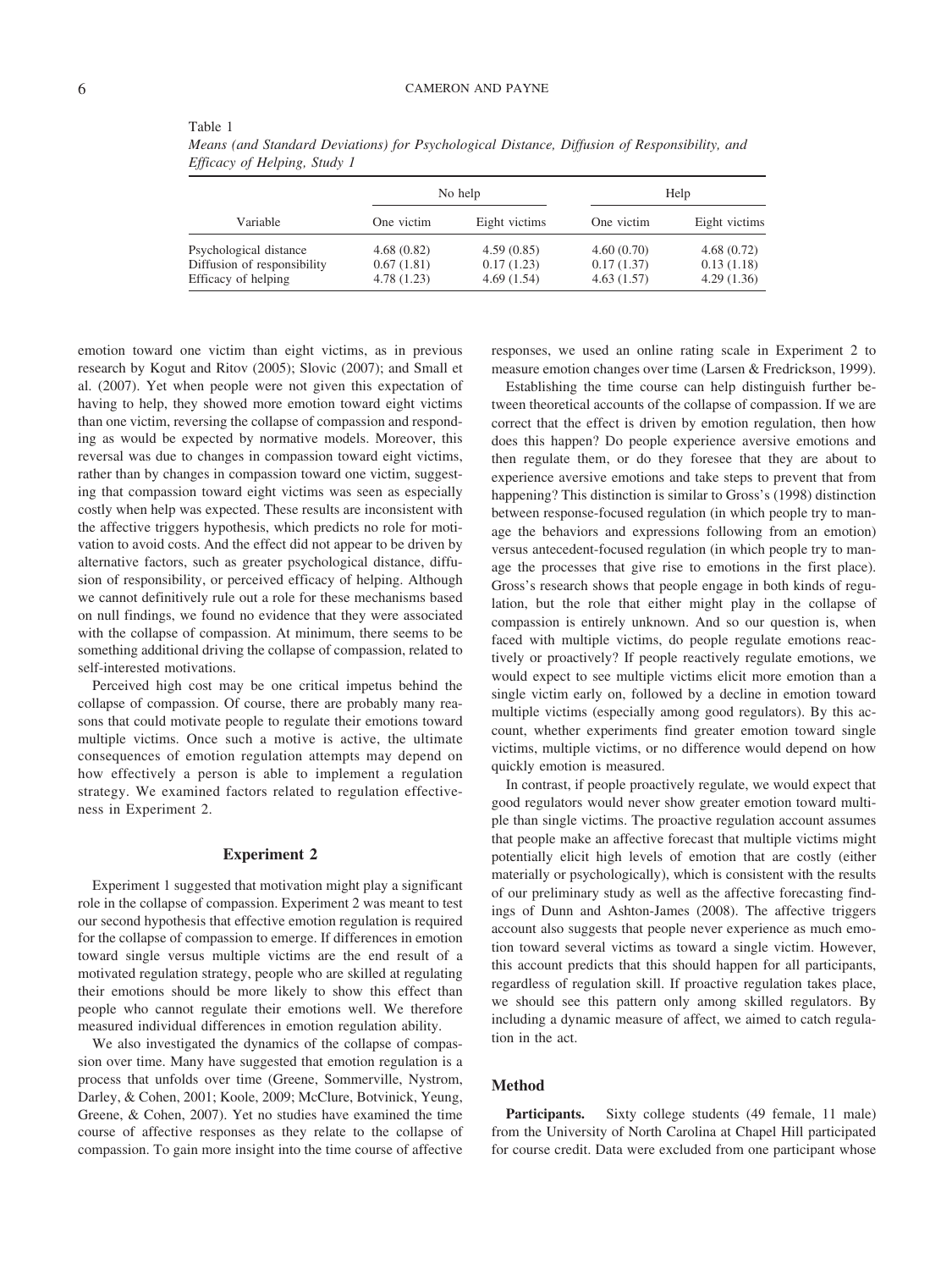response was more than 2.5 *SDs* below the mean on the online emotion rating.

**Design.** Participants were randomly assigned to read about one, four, or eight children from Darfur. Time of online emotion rating was treated as a within-subjects factor. The critical dependent variable was the content of the online emotion rating.

**Measures.** We measured emotion regulation ability using the Difficulties in Emotion Regulation Scale (DERS; Gratz & Roemer, 2004). The DERS has excellent internal consistency ( $\alpha = .93$ ) and test–retest reliability ( $r = .88$ ; Gratz & Roemer, 2004). The DERS has also demonstrated good construct validity. It correlates substantially with another well-established measure of emotion regulation skill, the Negative Mood Regulation Scale (Gratz & Roemer, 2004). The DERS has been shown to correlate well with physiological measures of emotion regulation (Vasilev, Crowell, Beauchaine, Mead, & Gatzke-Kopp, 2009). Difficulty in regulating emotions is also associated with the tendency to avoid rather than confront unpleasant emotional experiences (Gratz & Roemer, 2004) and with lower levels of mindful acceptance of mental states (Baer, Smith, Hopkins, Krietemeyer, & Torey, 2006). Regulation difficulties assessed by this scale have also been shown to predict a variety of clinical outcomes, such as aggressive behaviors (Berzenski & Yates, 2010; Cohn, Jakupcak, Seibert, Hildebrant, & Zeichner, 2010), depression (Weinberg & Klonsky, 2009), anxiety disorders (Roemer et al., 2009; Tull, Stipelman, Salters-Pedneault, & Gratz, 2009), substance abuse (Fox, Axelrod, Paliwai, Sleeper, & Sinha, 2007; Fox, Hong, & Sinha, 2008), and eating disorders (Buckholdt, Parra, & Jobe-Shields, 2010; Lavender, 2010; Whiteside et al., 2007). We selected this scale for the present experiment because the items focus specifically on how effectively people regulate emotions in upsetting situations. Examples of items from the scale include "When I'm upset, I believe that there is nothing I can do to make myself feel better"; "When I'm upset, I have difficulty focusing on other things"; and "When I'm upset, I have difficulty controlling my behaviors."

**Procedure.** Participants were seated at individual computer workstations and run in sessions of up to six at a time. Participants then read the following: "The purpose of this experiment is to look at emotional reactions over time. You will be asked to record your emotions in real time, moment by moment. You will see an image of and information about a child [children]. This child lives [these children live] in the war-torn and disease-ridden West Darfur region of Sudan." They were then told about the online emotion rating scale:

Once you see this child [these children], please use the sliding rating scale at the bottom of the screen to rate how upset you feel for the child [children]. This sliding scale can be moved continuously so that you can report changes in how upset you feel over time. The slide can move from 1 on the left (*Not at all upset*) to 11 on the right (*Extremely upset*). You can move the scale using the arrow keys on the keyboard (marked in orange). Please note that each section on the scale corresponds to a specific level of emotion. Any time you notice your feelings change, please move the scale accordingly. Please adjust the sliding scale as often as necessary so that it reflects how you are currently feeling.

This measure took 10 samples per second and averaged them together to provide a response for each second. After they practiced for 1 min with the scale, participants were told that on the next screen they would see information about the crisis in Darfur, as well as images of one, four, or eight children from Darfur. They were also informed that after they rated their feelings they would be asked how much money they would be willing to donate to help the victims. They received this instruction because Experiment 1 suggested that such an expectation is important in motivating reduced compassion toward multiple victims. Participants then proceeded to the online rating task, as indicated. The images and text were the same as in Experiment 1. Participants also received two reminders: "Begin rating your feelings now!" at the very top of the screen and "Please remember to keep rating your feelings!" underneath the child images. The online emotion rating scale was at the very bottom of the screen. All of this was presented for the course of a minute, before the screen advanced automatically.

Following the online rating task, participants completed the Difficulties in Emotion Regulation Scale. Finally, participants were asked about their race, gender, and other questions that will not be discussed here.

# **Results**

**Online emotion rating.** The average emotional response was recorded for each second of time, providing 60 data points for each participant. For the current analysis, these 60 data points were aggregated into 10 intervals representing the average emotional response over each consecutive 6-s interval. Because the distributions within some of these 10 intervals were skewed, we used log-transformed values in subsequent analyses.

In the main analysis, time of online emotion rating was entered as a within-subjects factor in a mixed-model generalized linear model. Number of victims was entered as a between-subjects factor. The DERS (Cronbach's  $\alpha = .92$ ) was entered as a continuous covariate (centered at the sample mean), which was allowed to interact with the time and number of victims variables. DERS was not influenced by the number of victims manipulation, *F*(2, 57) = 0.69,  $p = .51$ ,  $\eta_p^2 = .02$ , so it was appropriate to use the scale as a moderator variable.

There was a significant main effect of time of online emotion rating,  $F(9, 486) = 27.62$ ,  $p < .001$ ,  $\eta_p^2 = .34$ . On average, participants felt more upset by the end of the online rating than they had at the beginning. In addition, there was a significant main effect of number of victims,  $F(2, 54) = 4.46$ ,  $p = .02$ ,  $\eta_p^2 = .14$ . Participants felt more upset when they saw fewer victims, replicating the collapse of compassion finding. There was also a marginally significant main effect of DERS,  $F(1, 54) = 3.56$ ,  $p = .06$ ,  $\eta_{\rm p}^2$  = .06. Effective regulators displayed more emotion on average than poor regulators did, not taking into account differentiation by number of victims.

Supporting the idea that emotion regulation is important for the collapse of compassion, there was a significant two-way interaction between number of victims and DERS,  $F(2, 54) = 3.87$ ,  $p =$ .03,  $\eta_p^2 = .13$ . We probed this interaction by exploring the effect of number of victims on emotional responses at 1 *SD* above and below the mean of the DERS scale. At 1 *SD* above the mean of the DERS (poor emotion regulators), there was not a significant effect of number of victims on emotion,  $F(2, 54) = 1.48$ ,  $p = .24$ ,  $\eta_p^2 =$ .05. However, this effect became significant at 1 *SD* below the mean of DERS (skilled emotion regulators),  $F(2, 54) = 7.61$ ,  $p =$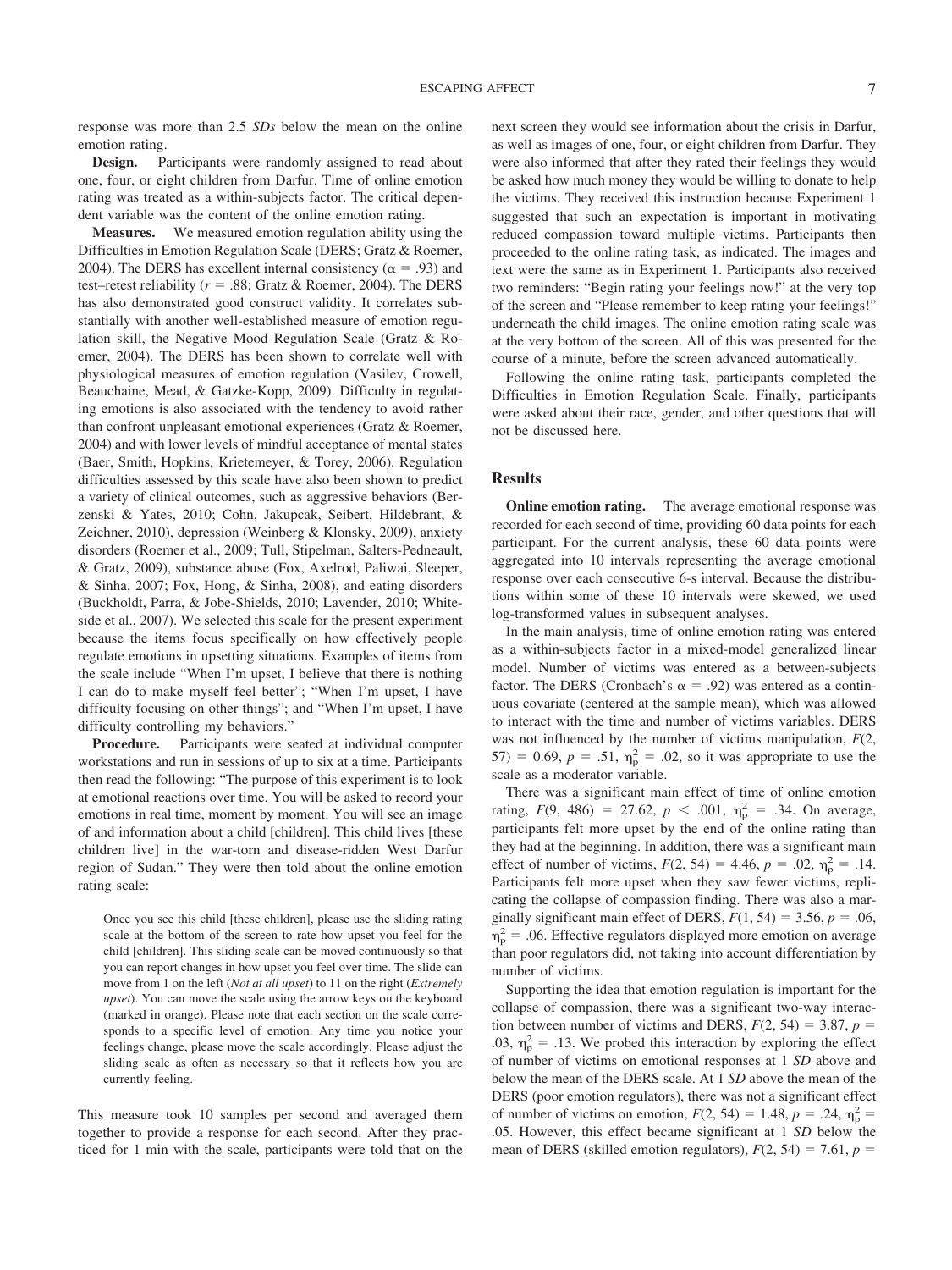.001,  $\eta_p^2 = .22$ . The collapse of compassion pattern emerged more strongly for good emotion regulators than for poor regulators.

The DERS  $\times$  number of victims interaction was further qualified by the time of rating,  $F(18, 486) = 2.12$ ,  $p = .01$ ,  $\eta_p^2 = .07$ . Figures 2a and 2b display emotion over time by number of victims, respectively at 1 *SD* above and below the mean of DERS. To understand how difficulties in emotion regulation moderated the effect of victim number at various points in the online emotion rating, we conducted regression analyses testing the DERS  $\times$ Number of Victims interaction at each time interval. The interaction was marginally significant at Interval  $4 (p = .07)$  and Interval 5 ( $p = .06$ ) and significant ( $p < .05$ ) at Intervals 6, 7, 8, 9, and 10. Thus, good regulators showed the collapse of compassion to a greater extent than poor regulators, but this difference became significant only after 30 s. $<sup>1</sup>$ </sup>

# **Discussion**

Experiment 2 found that only people who could effectively regulate their emotions showed the collapse of compassion. These results support the claim that the collapse of compassion is driven



*Figure 2.* a: Online emotion rating by number of victims for skilled emotion regulators (1 *SD* below the mean of the DERS), Study 2. b: Online emotion rating by number of victims for poor emotion regulators (1 *SD* above the mean of the DERS), Study 2. DERS  $=$  Difficulties in Emotion Regulation Scale.

by motivated emotion regulation: Those who could not regulate their emotions well did not show the effect.

The pattern of change over time sheds further light on the exact processes of emotion regulation. Emotion toward multiple victims did not initially increase and then decrease, as might be expected if reactive emotion regulation were taking place. Instead of reactively down-regulating emotion toward multiple victims, people seem to have proactively prevented the unfolding of emotion toward multiple victims. This pattern is consistent with research by Gross (1998) suggesting that one effective strategy for regulating emotions is to proactively attempt to control the antecedents of emotional experience.

The time course data do not, by themselves, rule out the affective triggers account, because the gradual differentiation between single and multiple victims might also be expected from that account. However, the affective triggers account provides little reason to predict that individual differences in emotion regulation ability should moderate these effects. Our results showed that the differentiation between single and multiple victims over time occurred only for skilled regulators.

Together, these results provide the first detailed picture of how the collapse of compassion may operate. Our preliminary study demonstrated that participants anticipate helping multiple victims to be more costly than helping a single victim, and research by Dunn and Ashton-James (2008) showed that people expect to experience more intense negative emotion in response to multiple victims. Based on these expectations, the stage is thus set for people who expect to see multiple victims to take steps to proactively avoid emotions. From that point, our data suggest that good emotion regulators do just that, although poor regulators are apparently unable to do so to the same degree.

# **Experiment 3**

The preceding studies provide convergent evidence for the role of motivated emotion regulation in the collapse of compassion, but this evidence for emotion regulation is correlational. We found that emotion regulation ability was necessary for the collapse of compassion,

<sup>&</sup>lt;sup>1</sup> The DERS contains six subscales targeting more specific features of emotion regulation: Strategies (the perceived ability to regulate emotions), Goal-Directed Behaviors (the perceived ability to engage in goal-directed behaviors while experiencing negative emotions), Impulse Control (the perceived ability to remain in control of behavior while experiencing negative emotions), Non-Acceptance (the perceived tendency to get upset about having negative emotions), Emotional Awareness (the perceived tendency to pay attention to emotional experiences), and Emotional Clarity (the perceived knowledge about emotional experiences).

Although our main hypotheses concerned overall regulation ability, we explored the subscales to shed further light on the specific components of regulation involved. There were significant three-way-interactions for the Strategies and Non-Acceptance subscales ( $p < .05$ ) and a marginally significant three-way interaction for the Goal-Directed Behaviors subscale  $(p = .10)$ . The patterns of means mirrored the three-way interaction pattern displayed by the overall DERS scale. The significant subscales are consistent with the idea that the collapse of compassion is due to a proactive emotion regulation process: The collapse of compassion was especially evident for people who had access to emotion regulation strategies (Strategies) and could enact these strategies effectively (Goal-Directed Behavior) without getting unduly emotional about the process (Non-Acceptance).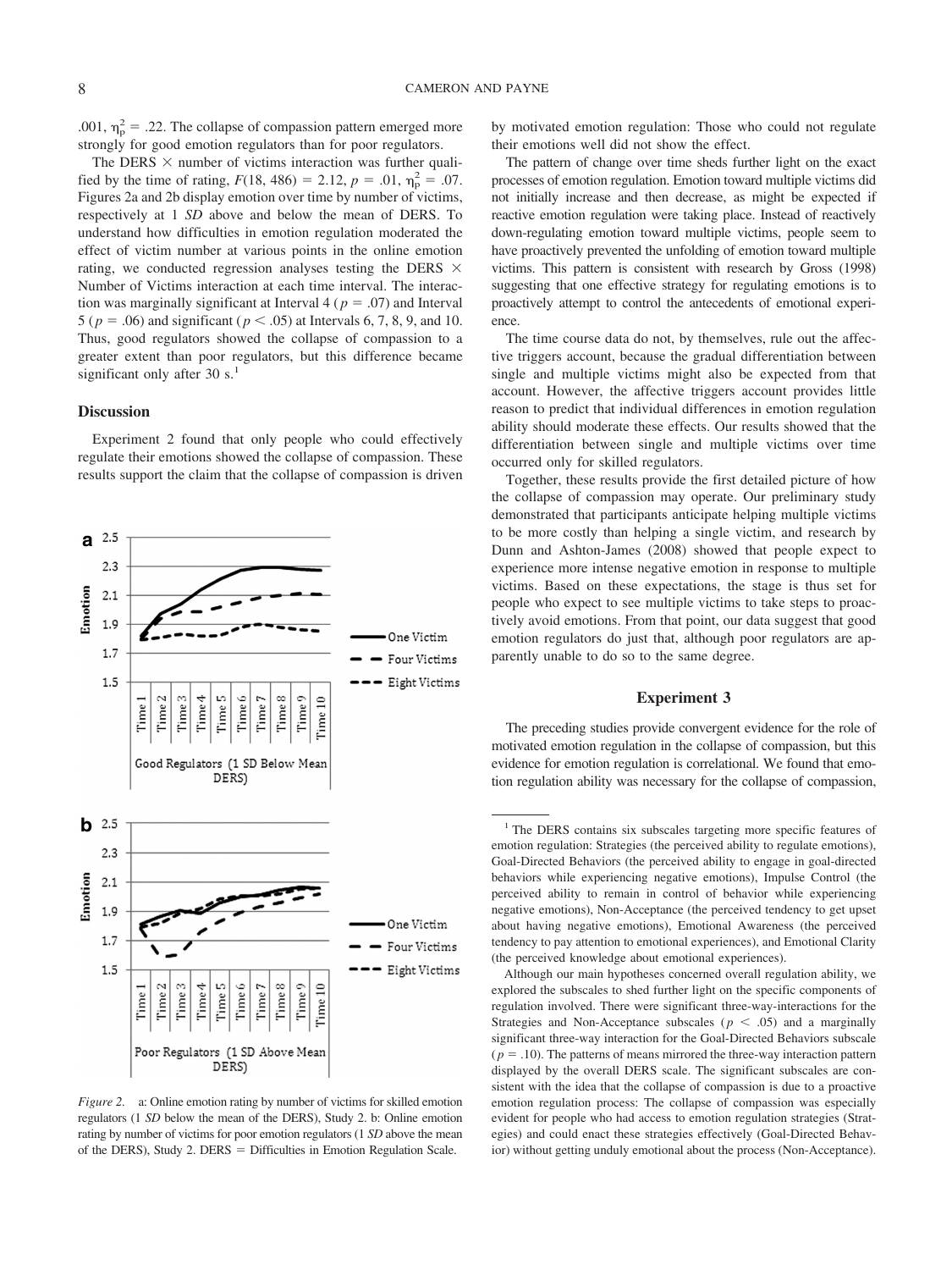but manipulating whether participants engage in emotion regulation would provide evidence that emotion regulation is sufficient to cause the collapse of compassion. In Experiment 3, we instructed participants either to down-regulate or to experience their emotions as they learned about one or eight victims whom they expected to help.

It is important to note that we did not instruct participants to respond differently to multiple victims than to single victims. On the basis of the time course findings of Experiment 2, we expected that participants told not to feel strong emotion and then faced with one victim would feel that they did not need to exert much regulatory effort to eliminate their compassion. Participants told to down-regulate emotion and then faced with eight victims, in contrast, might feel that more effort was required. As a result, we anticipated greater regulation toward eight victims than toward one victim. Such a pattern has precedent in research on the "region-& paradox" (Gilbert, Lieberman, Morewedge, & Wilson, 2004). This refers to the fact that people are more likely to engage in emotion regulation and rationalization when an experience is strongly aversive than when it is mildly aversive. This tendency often leads people to feel worse following an annoyance than an ordeal.

The preliminary study suggested that participants anticipated eight victims to be more burdensome than one victim, and the time course data from Experiment 2 suggested that good regulators managed their emotions proactively. We therefore predicted that participants encouraged to down-regulate their emotions would engage in greater emotion regulation for eight victims than foe one, resulting in the collapse of compassion. That is, we expected participants instructed explicitly to regulate their emotions to show the same pattern that good regulators displayed spontaneously. In contrast, we predicted that the collapse of compassion would be attenuated when participants were encouraged to feel, rather than down-regulate, their emotions.

#### **Method**

Participants. One hundred and twelve students (84 female, 28 male) from the University of North Carolina at Chapel Hill participated for course credit. Data were excluded from four participants who arrived late for the session and did not receive full task instructions, one participant who did not move the online affect rating scale at all, and one participant who showed extreme variation on the online affect rating (*SD* across all time points exceeded 2.4).

**Design.** Participants were randomly assigned to read about one or eight children from Darfur. Participants were also randomly assigned to read instructions either to down-regulate or to let themselves experience their emotions during the online emotion rating. As in Experiment 2, we recorded emotions using a dynamic online rating scale, treating time as a within-subjects factor. The critical dependent variable was the online rating of how upset participants felt for the victims.

**Procedure.** Participants were seated at individual computer workstations and completed the study in groups of up to six at a time. We used instructions from previous research to manipulate emotion regulation. In particular, we adapted the reappraisal instructions from Gross's (1998) study of emotion regulation. Before they received the reappraisal instructions, participants were instructed to clear their minds: "Before moving on, we are going to show you a blank screen for about one minute. We would like you to use this minute to clear your mind of all thoughts, feelings, and memories." Participants then received the same instructions about the online emotion rating as in Experiment 2 and were told that they would be asked to make a donation later in the experiment. After this, participants in the regulation condition were told the following (adapted from Gross, 1998):

While you are viewing the information and using the scale, please try to adopt a detached and unemotional attitude. In other words, as you view the information, try to think about what you are seeing objectively, in terms of the technical aspects of what you observe. Pay careful attention, but please try to think about what you are seeing in such a way that you don't feel anything at all.

Participants in the experience condition were told the following:

While you are viewing the information and using the scale, please let yourself experience whatever emotions you feel as you view the information. In other words, as you view the information, try to focus on how you are feeling. Let yourself feel your emotions without trying to get rid of them. Pay careful attention, and please try to think about what you are seeing in such a way that you experience whatever feelings come to you.

Participants then saw a screen containing information about the crisis in Darfur, as well as images of one or eight children from Darfur. This material was presented exactly as in Experiment 2. After the online rating, participants completed the Positive and Negative Affect Schedule (Watson, Clark, & Tellegen, 1988), which measured state mood. Finally, participants were asked about their race, gender, and other questions that are not discussed here.

# **Results**

**Online emotion rating.** As in Experiment 2, the 60 data points from the minute-long online emotion rating were parsed into 10 intervals representing the average emotional response over every consecutive 6 s of time. Because the distributions of some intervals were skewed, we used log-transformed means for subsequent analyses. On the basis of the emotion regulation account, we predicted that participants instructed to regulate their emotions would feel less compassion toward eight victims than one. If multiple victims trigger stronger regulation proactively, the time course should show a pattern similar to Experiment 2, in which the difference between eight victims and one increases over time. We therefore predicted a triple interaction among regulation condition, number of victims, and time.

ANOVA showed that there was a significant main effect of time of online emotion rating,  $F(9, 972) = 19.56$ ,  $p < .001$ ,  $\eta_p^2 = .15$ . Participants felt more emotion by the end of the online rating than they had at the beginning, replicating the results of Experiment 2. There was also a significant main effect of number of victims, *F*(1,  $108$ ) = 6.67,  $p = .01$ ,  $\eta_p^2 = .06$ . Participants felt more upset about one victim than eight victims, replicating the collapse of compassion finding.

Replicating the effect of time course observed in Experiment 2, there was a significant interaction between time of online emotion rating and number of victims,  $F(9, 972) = 2.14$ ,  $p = .02$ ,  $\eta_p^2 = .02$ , such that the difference in emotion between one victim and eight victims became stronger over time. But this effect was qualified by the predicted three-way interaction among time of online rating,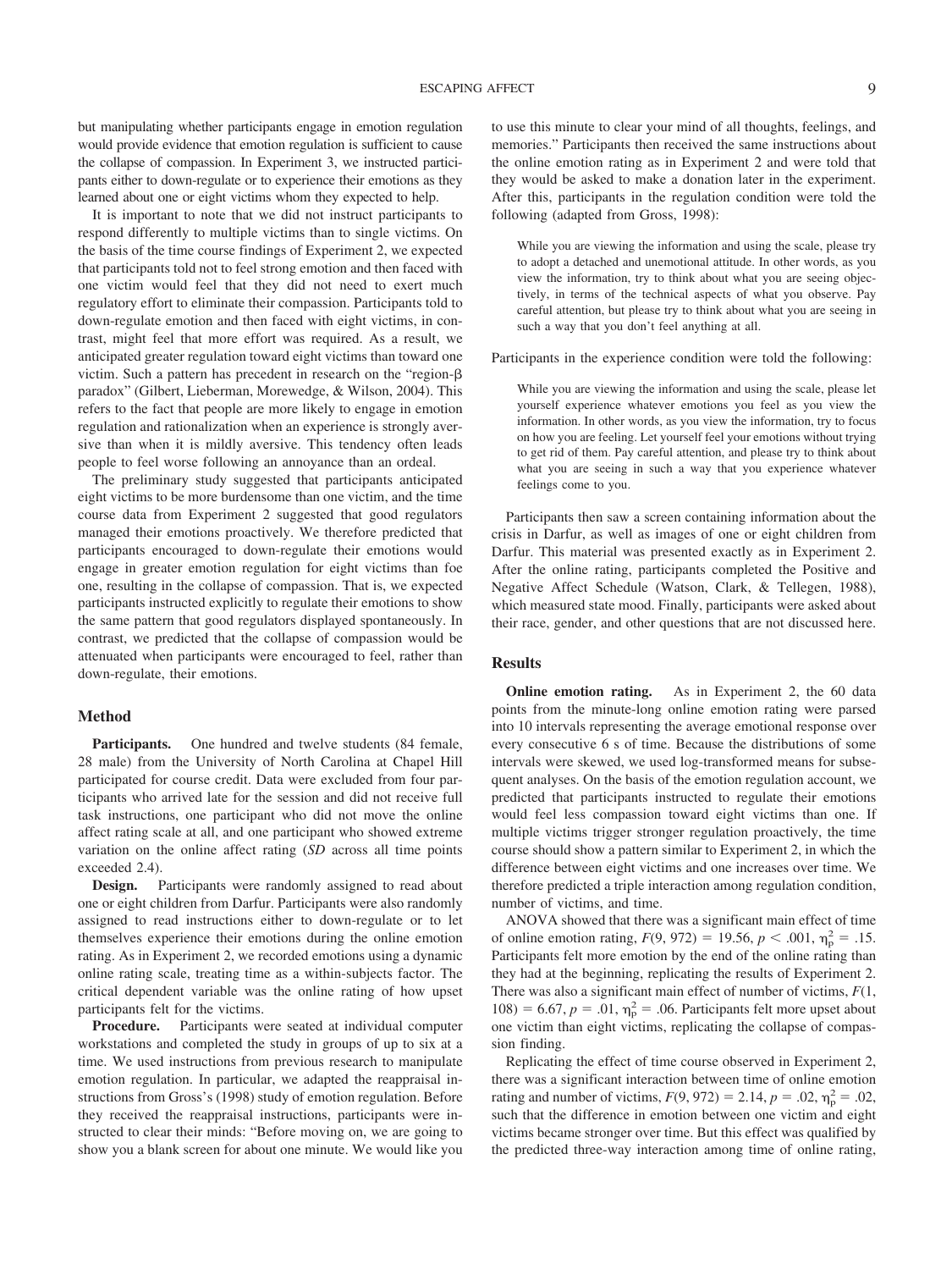number of victims, and regulation instruction,  $F(9, 972) = 2.12$ ,  $p = .03$ ,  $\eta_p^2 = .02$ . Consistent with the motivated regulation account, this result suggests that regulation instructions influenced the difference in emotion between one and eight victims that emerged over time. Figure 3 displays the results for the four groups.

For participants in the regulation group, there was a significant main effect of number of victims,  $F(1, 52) = 4.01$ ,  $p = .05$ ,  $\eta_p^2 =$ .07, and a significant main effect of time of online emotion rating,  $F(9, 468) = 8.02, p < .001, \eta_{\rm p}^2 = .13$ . Most important, there was a significant interaction between time of online emotion rating and number of victims,  $F(9, 468) = 3.12$ ,  $p = .001$ ,  $\eta_p^2 = .06$ . Simple effects analyses revealed a significant increase in emotion over time for the one-victim group,  $F(9, 225) = 14.91$ ,  $p < .001$ ,  $\eta_p^2 =$ .37, but no increase in emotion over time for the eight-victims group,  $F(9, 243) = 0.83$ ,  $p = .59$ ,  $\eta_p^2 = .03$ . Participants instructed to avoid strong emotions showed less emotion for eight victims than one by the end of the rating period, and this was driven by the preemption of emotion toward eight victims.

In the experience group, there was a significant main effect of time of online emotion rating,  $F(9, 504) = 12.07, p < .001, \eta_p^2 =$ .18, and only a marginally significant main effect of number of victims,  $F(1, 56) = 2.75$ ,  $p = .10$ ,  $\eta_p^2 = .05$ . There was no significant interaction between time of online emotion rating and number of victims,  $F(9, 504) = 0.87$ ,  $p = .55$ ,  $\eta_p^2 = .02$ . Instead, the trajectories for one and eight victims in the experience group both increased over time but remained parallel.

In summary of the key findings, the three-way interaction indicated that participants who had been told to down-regulate their emotions showed more emotion toward one victim than eight, and this difference strengthened over time. No such differences emerged among participants told to experience their emotions. These participants showed uniform increases in emotion over time for single and multiple victims.

We further explored the source of the observed effects by examining planned comparisons for the average emotion in the second half of the rating task (Times  $6-10$ ), when the largest differences were found. The motivated regulation account would predict that within the regulation group, but not the experience group, there would be greater emotion toward one victim than toward eight victims. As expected, within the regulation group,



*Figure 3.* Online emotion rating by number of victims and regulation group, Study 3.

participants experienced more emotion toward one victim than toward eight victims,  $F(1, 52) = 4.83$ ,  $p = .03$ ,  $\eta_p^2 = .09$ . The number of victims made no difference in the experience group,  $F(1, 56) = 1.04, p = .31, \eta_p^2 = .02$ . We also examined the effect of regulation instructions separately for single victims and for multiple victims. The motivated regulation account would not predict any difference between regulate and experience groups for one victim, because one victim is not expected to elicit forecasts of strong emotion, and therefore participants may not feel the need to engage in much regulatory effort. As expected, the effect of regulation condition was not significant in the one victim condition,  $F(1, 54) = 0.02$ ,  $p = .89$ ,  $\eta_p^2 = .00$ . We might expect regulation instructions to have a stronger impact in the eightvictims group. Although the difference was in the expected direction, the effect of regulation instruction was not significant in the eight-victims condition,  $F(1, 54) = 1.01$ ,  $p = .32$ ,  $\eta_p^2 = .02$ . Nonetheless, our argument is that the combination of a motive to avoid overwhelming emotions and the presence of many victims produces a lack of compassion. To test this specific prediction, we conducted a planned comparison between the regulate/eightvictims group and all other groups. As expected, participants in the regulate/eight-victims cell reported significantly less emotion over the second half of the emotion rating task than did the composite of the other groups,  $F(1, 110) = 4.88$ ,  $p = .03$ ,  $\eta_p^2 = .04$ . In summary, participants proactively prevented emotion toward multiple victims from unfolding over time, unless they were instructed against regulating their emotion. This translated into the collapse of compassion between single and multiple victims by the end of the online rating for participants in the regulation group.

**Supplementary analysis: Affect intensity.** Although our main predictions concerned compassion toward the victims, strategic regulation of compassion may have implications for other, more general affective processes. Brown and Payne (2010) found that while attempting to regulate one emotion, participants incidentally experienced other, irrelevant emotions less intensely (see also Mikels, Reuter-Lorenz, Beyer, & Fredrickson, 2008). Given this kind of spillover effect, examining general affect might provide converging evidence for the processes underlying the collapse of compassion. If our regulation account is correct, then participants in the regulate/eight-victims cell should have been engaged in the most intense regulatory efforts. We might therefore expect to see diminished affective responses in that cell.

To test this, we examined affect ratings on the PANAS, looking not only at positive and negative affect but also affect intensity. We analyzed affect ratings using a 2 (Regulation instruction)  $\times$  2 (Number of victims) ANOVA. For positive affect, the interaction was not significant,  $F(1, 108) = 2.22$ ,  $p = .14$ ,  $\eta_p^2 = .02$ , although the regulation group showed a trend toward less positive affect than the experience group,  $F(1, 108) = 3.72$ ,  $p = .06$ ,  $\eta_p^2 = .03$ . There was no main effect of number of victims,  $F(1, 108) = 0.11$ ,  $p = .74$ ,  $\eta_p^2 = .00$ . For negative affect, neither the interaction,  $F(1, 0)$  $108$ ) = 0.86,  $p = .36$ ,  $\eta_p^2 = .01$ , nor the main effects of regulation instructions,  $F(1, 108) = 0.54$ ,  $p = .45$ ,  $\eta_p^2 = .01$ , nor number of victims,  $F(1, 108) = 0.00$ ,  $p = .99$ ,  $\eta_p^2 = .00$ , was significant.

Affective intensity was computed by adding the positive affect and negative affect scores to obtain a measure of extremity. Participants in the experience condition reported higher affect intensity than participants in the regulation condition did,  $F(1, 108)$  = 3.84,  $p = .05$ ,  $\eta_p^2 = .03$ . There was also a marginally significant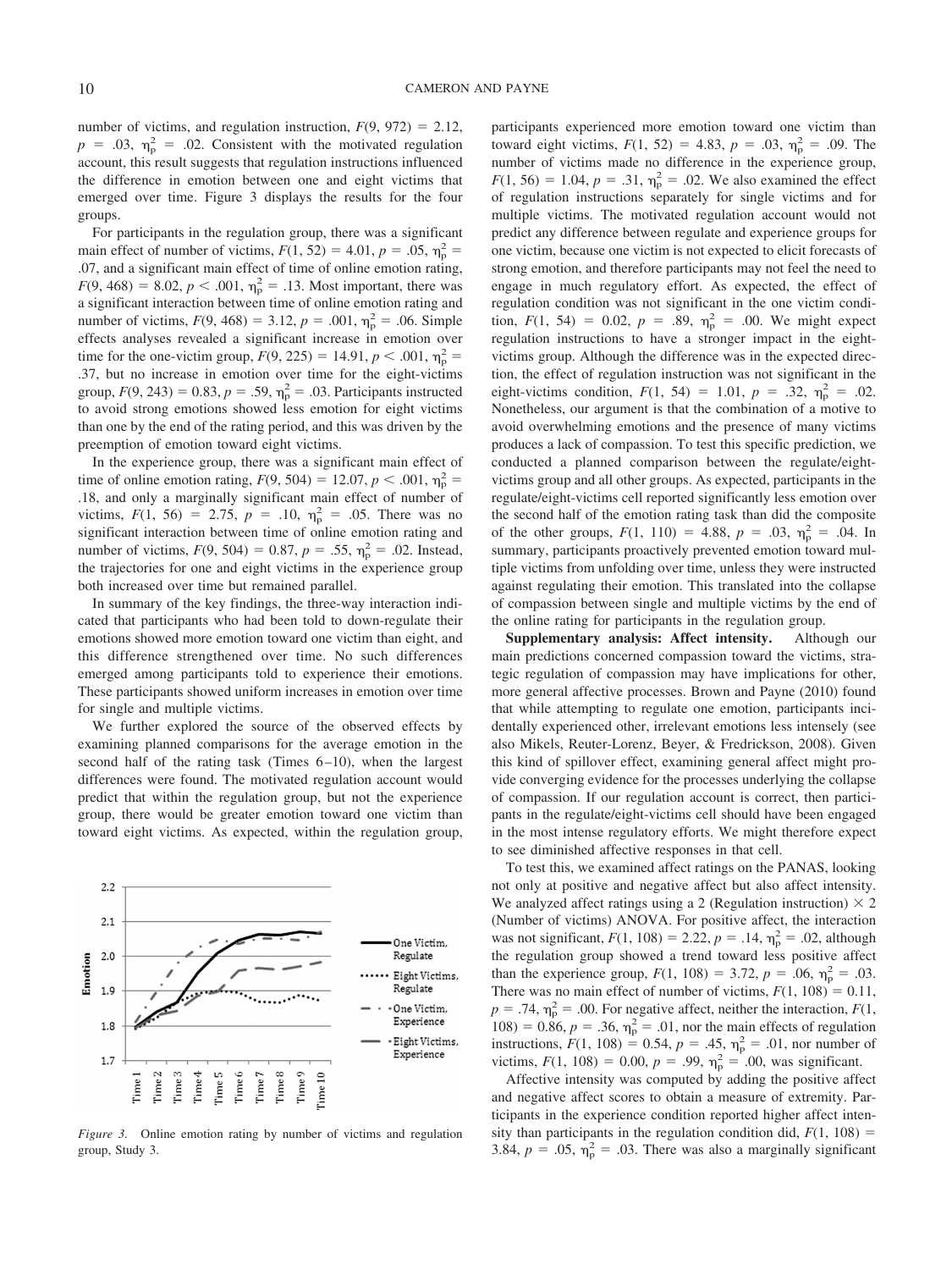interaction between regulation instruction and number of victims,  $F(1, 108) = 2.94, p = .09, \eta_p^2 = .03$ . In the one-victim condition, there was no difference in affect intensity between the regulate group ( $M = 4.69$ ,  $SD = 0.69$ ) and the experience group ( $M = 4.73$ ,  $SD = 0.83$ ,  $F(1, 54) = 0.04$ ,  $p = .84$ ,  $\eta_p^2 = .00$ . However, when faced with eight victims, participants in the regulation condition showed significantly less intense affect  $(M = 4.36, SD = 1.02)$ than participants in the experience condition did ( $M = 4.97$ ,  $SD =$ 0.95),  $F(1, 54) = 5.45$ ,  $p = .02$ ,  $\eta_p^2 = .09$ . It appears that participants who were told to eliminate emotions toward eight victims might have exerted relatively more emotion regulation, as indicated by these carryover effects on affect intensity.

# **Discussion**

The current study found that the collapse of compassion emerged when people were instructed not to feel any emotion, but it was eliminated when they were encouraged to experience their emotions. A critical contribution of this study is that people who were instructed to experience their emotions rather than downregulate them did not show the collapse of compassion. This finding provides the most conclusive evidence yet for the motivated emotion regulation account. If the collapse of compassion were due to aggregates' inability to trigger emotion, instructions either to down-regulate or to experience emotions should not have had much influence on the online ratings. By contrast, the results suggest that by removing the emotion regulation process, we can reduce the effect. Emotion regulation appears sufficient to cause the collapse of compassion.

# **Meta-Analysis of Effects From Experiments 1–3**

The current studies have shown that the collapse of compassion is not an invariant result of aggregates' inability to trigger emotion. Rather, the collapse of compassion emerges under certain configurations of motivation, regulation skill, and regulation instruction. Across all of our studies, we observed a tendency for less emotion toward multiple victims than single victims when these factors were present. However, in Experiment 1 the difference between one and eight victims was not significant. We conducted a metaanalysis to examine the consistency of results across studies. The meta-analysis aggregated the effect sizes of the difference in emotion between one victim and eight victims, separately for the conditions under which the collapse of compassion is and is not expected to occur on the motivated regulation account. We conducted these as random-effects meta-analyses (Borenstein, Hedges, Higgins, & Rothstein, 2009).

The first analysis aggregated conditions under which the motivated regulation account predicts that the collapse of compassion will emerge: when help is requested (the help request conditions in Experiment 1); for people who can regulate their emotions well (1 *SD* below the mean of the DERS in Experiment 2, comparing the one-victim and eight-victims groups); and for people who are instructed to down-regulate their emotions (the regulation condition in Experiment 3). Under these aggregated conditions, there was significantly greater emotion toward one victim than toward eight victims (*M* [weighted mean effect size]  $= 0.79$ ,  $Z = 2.08$ ,  $p < .05$ ).

The second analysis aggregated the conditions under which the motivated regulation account predicts that the collapse of compassion will *not* emerge: when help is not requested (the no-helprequest conditions in Experiment 1); for people who cannot regulate their emotions well (1 *SD* above the mean of the DERS in Experiment 2); and for people who are instructed to experience their emotions (the experience condition in Experiment 3). Under these aggregated conditions, there was not a significant difference in emotion toward one and eight victims ( $M = -0.08$ ,  $Z = -0.33$ ,  $p = .74$ ). In summary, the meta-analyses revealed that across three studies, participants experienced significantly greater emotion toward one than eight victims only under the conditions stipulated by the motivated emotion regulation account. Under those conditions, there was a significant decrease in compassion as the number of victims grew.

# **General Discussion**

Why do people's emotions respond less strongly to many suffering victims than to one? Though most people predict that they should—and would—respond with more compassion as the number of victims in a crisis increases, experienced compassion does not keep pace with the number of victims in a crisis situation. One prominent line of thought suggests that this collapse of compassion is a function of how our affect systems are built (Slovic, 2007). On this view, our emotions are simply not triggered as strongly by aggregates. By this affective triggers account, our affect systems are simply not tuned to respond as strongly to mass suffering as to individual suffering.

Yet the series of studies reported here provides the first support for an alternative account of the collapse of compassion. Rather than reflecting a starting default on emotional experience, the collapse of compassion appears to be the end result of a motivated emotion regulation process. By discovering cases in which the collapse of compassion is eliminated, we have shown that the collapse of compassion is contingent upon certain motivational and regulatory conditions being in place.

Experiment 1 showed that the collapse of compassion was contingent on the expectation of having to help. When people did not expect to have to help, they showed greater compassion toward eight victims than toward one victim, as would be predicted by normative models and intuitive predictions. But when they did expect to have to help, this pattern showed a reversed trend. This reversal was driven by the reduction of compassion toward eight victims, suggesting that expecting to help eight victims was seen as especially costly. By removing one source of motivation to downregulate emotions, we removed the collapse of compassion. Counter to the idea that people simply never feel much emotion toward aggregates, here we see that this emotional collapse emerges only under specific motivational conditions. This in turn suggests that emotion regulation, and not merely limitations on triggers of emotional experience, may drive the collapse of compassion.

To examine this regulation process more closely, we held the expectation of having to help constant in Experiment 2 and tested whether emotion regulation skill would moderate whether the collapse of compassion emerged over time. We found that only people who could effectively regulate their emotions showed the collapse of compassion. Skilled regulators appear to have success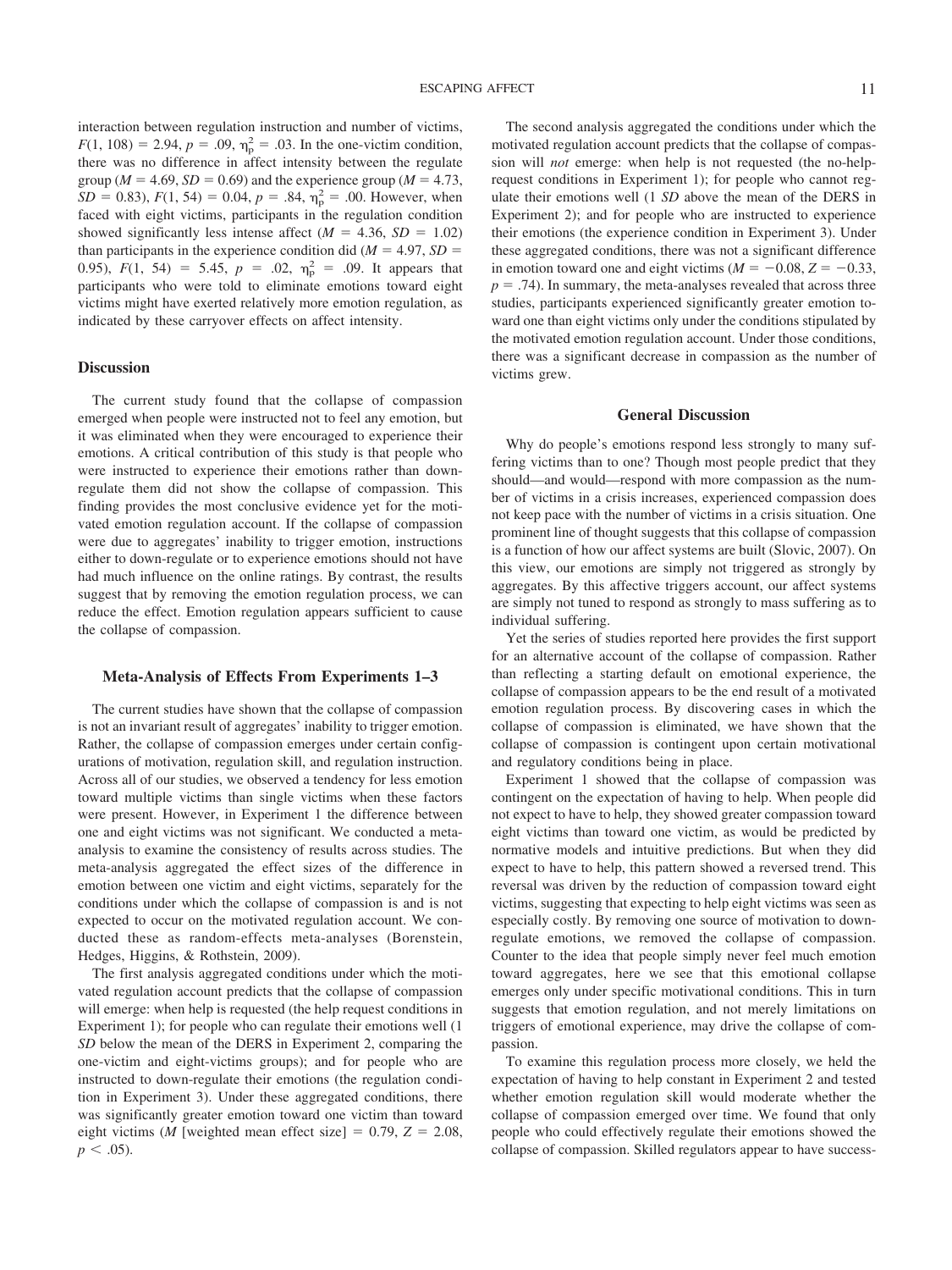fully implemented an emotion regulation strategy to avoid costly emotions. Poor regulators did not show differences in emotion toward single and multiple victims, presumably because they were not able to regulate their emotions effectively. This result adds further weight to the claim that the collapse of compassion is due to the strategic regulation of emotional experience. Finally, Experiment 3 manipulated emotion regulation to provide causal evidence that when people regulated their emotions, they showed greater emotion toward one victim than toward eight victims. Removing emotion regulation reduced the collapse of compassion, providing the most direct evidence that emotion regulation is a key process behind these effects.

Finally, we were able to characterize the time course of the collapse of compassion for the first time. The dynamic measures of emotion in Experiments 2 and 3 allowed us to examine the functional form that emotion regulation might take over time. Reactive regulation would involve greater emotion toward multiple than single victims at first, followed by a dampening of emotion toward multiple victims. However, our participants engaged in a form of proactive regulation in which the trajectory of emotion toward multiple victims remained at a relatively low level, rather than increasing over time as for single victims. Instead of shutting down intense experienced emotion toward multiple victims, people prevented any emotions from unfolding toward multiple victims to begin with. Although the affective triggers account could accommodate this temporal pattern, the pattern emerged only under the specific conditions (good regulators in Experiment 2 and regulation instructions in Experiment 3) predicted by the motivated emotion regulation account.

These studies have provided the first evidence—across multiple measures and methods—that the collapse of compassion might be due to motivated emotion regulation. Slovic (2007) suggested that people "turn off" their affect in the face of mass suffering, and Hoffman (2000) suggested that people might disengage their emotions to avoid empathic overarousal. Yet no empirical evidence has been reported to support or refute the mechanisms underlying the effect. The current studies are the first to illustrate how such a process might operate.

# **Possibility of Demand Effects**

Our studies relied on self-report measures of emotional experience, which leaves open the possibility that the results were influenced by demand effects or social desirability. This possibility is not unique to the current studies but also applies to all prior studies in the collapse of compassion literature, which have relied upon self-reports of emotion. By the demand account, if participants expect helping multiple victims to be more financially costly, they may outwardly express less emotion toward multiple victims as a way of justifying their unwillingness to donate. Yet the current studies suggest two reasons that self-presentation cannot explain the present effects. First, previous research showed that participants thought they should feel more compassion for multiple victims than for a single victim (Dunn & Ashton-James, 2008). If participants perceive this as the normatively appropriate response, then social desirability could just as easily work against the collapse of compassion. Second, it is difficult to see how a demand account can explain the specific patterns we observed. In particular, only skilled emotion regulators showed the collapse of compassion in Experiment 2. If faking drove the effects, there is little reason to expect only skilled regulators to do so.

# **Emotions, Emotion Regulation, and Prosocial Behavior**

The findings presented here suggest new ways to think about the relationship among emotions, emotion regulation, and prosocial behavior. First, our studies could motivate a reexamination of the causal relationship between emotions and prosocial behavior. Unlike prior research on empathy and helping behavior that suggests a straightforward causal path from empathy to prosocial outcomes (Batson, 1991), our studies suggest that regulatory behavior is instead pursuing certain emotional outcomes. This coheres with a recent critique suggesting that behaviors pursue emotional outcomes, rather than emotions directly causing behavior (Baumeister, Vohs, DeWall, & Zhang, 2007). Rather than desiring to help based upon how much compassion they felt, people in our studies let themselves feel compassion based on whether or not they desired to help. Compassion (or lack of it) was thus an outcome of behavior, rather than a cause. Although compassion may be important for guiding prosocial behavior, future research should take account of the motivational conditions in which people let themselves feel compassion or steel themselves against it.

Many researchers in the empathy and emotion regulation literatures have shown that being able to successfully regulate emotions is positively associated with a host of adaptive and prosocial outcomes (Eisenberg, 2000, 2009; Gailliot, 2009; Gross, 1998). Yet our studies have shown that emotion regulation skill need not be in the service of prosocial outcomes. In our research, skilled emotion regulation was associated with decreases in emotion toward multiple victims in need of aid. Though previous studies have shown that self-regulation is sometimes required for moral behavior (DeWall, Baumeister, Gailliot, & Maner, 2008), our work highlights that emotion regulation may be used in the service of either prosocial or antisocial goals. Consider moral hypocrisy, or the tendency to believe that it is morally permissible for oneself to commit unfair actions but not morally permissible for others to do the same. Recent research has shown that a cognitive load manipulation reduced moral hypocrisy effects, suggesting that cognitive resources might be necessary for such motivated rationalizations (Valdesolo & DeSteno, 2008). These considerations suggest that emotion regulation ability might be orthogonal to prosocial motivation and might act as a resource to further one's agenda, prosocial or otherwise.

The research presented here has focused on a specific kind of moral context: prosocial emotion and behavior in large-scale crises. However, the mechanisms in the current study—the motivated down-regulation of moral emotions under conditions of high cost— could be applicable to other contexts in which these emotions are considered undesirable or counter to self-interest. For instance, most people predict that they would get upset at and avoid a person who makes a racist comment. Yet when actually experiencing this event, people are no more likely to get upset at or avoid someone who makes a racist remark than someone who does not make such a remark (Kawakami, Dunn, Karmali, & Dovidio, 2009). If confronting racism is seen as costly, people might down-regulate their moral emotions in order to avoid such a risky encounter (Smith & Mackie, 2009).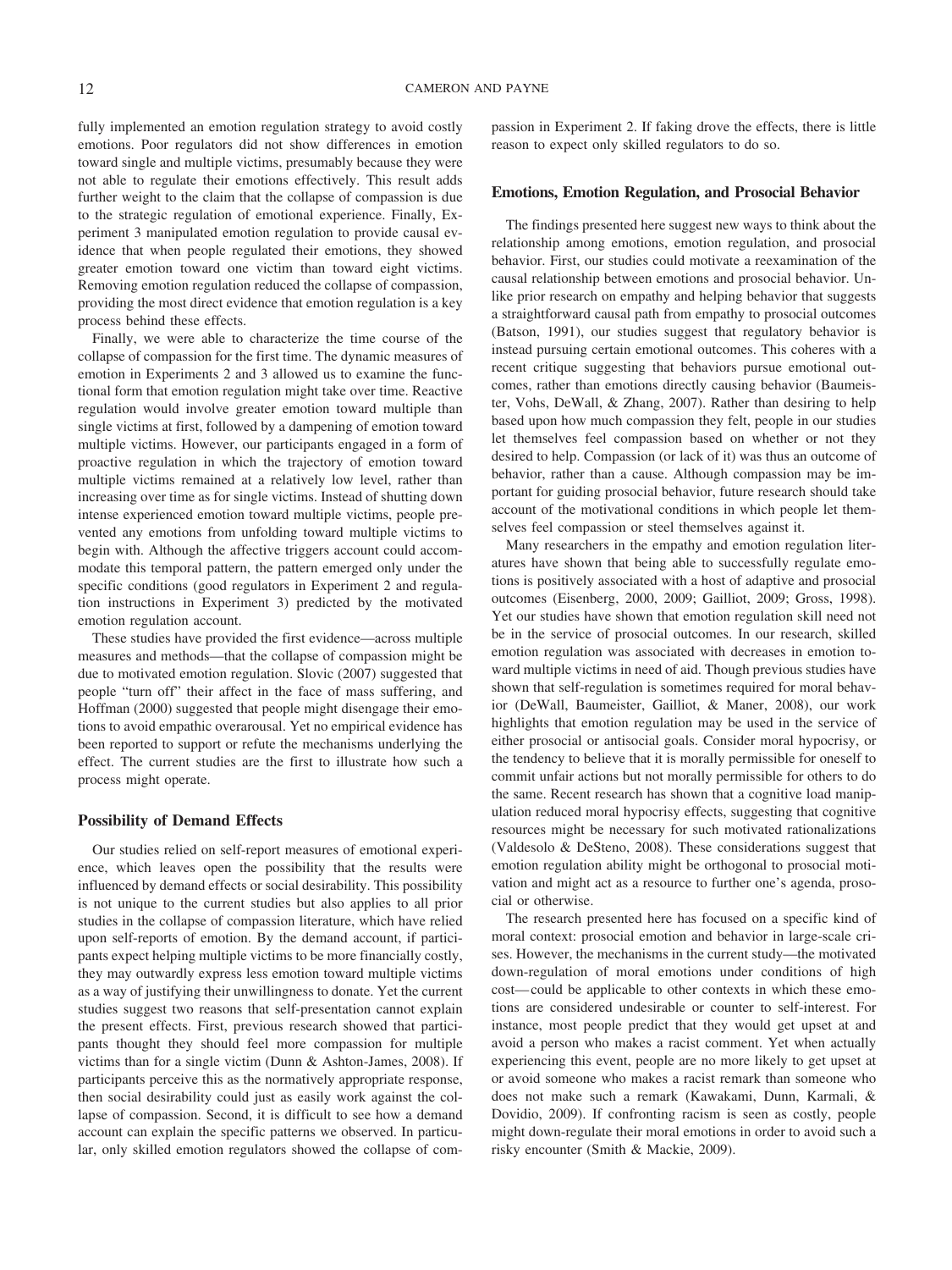This motivated emotion regulation logic can possibly be applied more broadly across the moral domain. People might prospectively down-regulate their moral emotions not only to avoid costly moral obligations but also to license immoral actions. It is well known that people often rationalize immoral behavior (e.g., Bandura, 1999; Bersoff, 1999; Tsang, 2002). Our research suggests the hypothesis that not only do people rationalize immoral behavior after the fact but that they may prepare for it by numbing themselves to emotions beforehand.

We observed some incidental effects of moral numbing on general, nonmoral affect. This finding suggests the new hypothesis that emotion regulation unrelated to morality might nonetheless have moral implications. Imagine, for example, that a person engages in emotion regulation to manage the pain of a romantic breakup. There is no logical reason we should predict that he is more likely to cheat on his taxes because of this. Yet, if regulating one emotion surreptitiously dulls other emotions, this suggests that our forlorn lover might be more vulnerable to committing immoral acts simply because of a regulation-induced deficit in moral emotion (e.g., guilt) that would otherwise restrain him from it.

These hypotheses await further research, but they illustrate the theoretical power of considering the interaction between emotion regulation and morality. Recent models have highlighted the critical role of emotion in motivating morality (Greene et al., 2001; Haidt, 2001). We suggest, based on the present research, that if emotion typically animates moral judgment and behavior, emotion regulation is likely to play a pervasive role in moderating the emotion–morality link.

# **Restoring Compassion**

If the collapse of compassion is interpreted as resulting from automatic affective responses unchecked by more deliberative analysis, then the most apparent solution would be to encourage more careful deliberation. However, if it is due to regulation pursuing emotional outcomes, this suggests moving away from attempts to bolster controlled cognitive resources. Instead, insofar as deliberate analysis contributes to emotion regulation, eliminating rather than bolstering deliberation might prove an interesting and productive direction.

Another future direction might be to encourage people to trust their intuitive compassion responses (Damasio, 1994). On a trait level, people who exhibit greater reliance on intuitive affect might be less likely to down-regulate their compassion toward multiple victims. And on a state level, priming people to trust their emotions might produce a similar effect (e.g., Uhlmann & Cohen, 2007).

Although our studies cannot establish what aspects of the emotion activation and regulation processes people are aware of, it seems reasonable to assume that people are often aware of at least the outcome of those processes. The more aware people are of these processes, the more control over them they are likely to have. A common theme in discussions of automaticity concerns whether automatic or controlled processes are "better" or "smarter" (Dijksterhuis & Nordgren, 2006; Loftus & Klinger, 1992; Wilson, 2002). The answer probably depends on the particular situation or task. The present research illustrates one domain in which automatic affective reactions favor prosocial outcomes and deliberative regulation interferes.

# **Conclusion**

Why do people feel less compassion for many suffering victims than for one? The current studies suggest that the collapse of compassion is not simply a functional limit on how much emotion people can feel for others. Rather, active self-regulation may be required to stifle the moral impulse toward multiple victims in the service of self-interest. With enough effort and skill, many manage to make statistics of people.

# **References**

- Baer, R. A., Smith, O. J., Hopkins, J., Krietemeyer, J. R., & Torey, L. (2006). Using self-report assessment methods to explore facets of mindfulness. *Assessment, 13, 27-45.*
- Bandura, A. (1999). Moral disengagement in the perpetration of inhumanities. *Personality and Social Psychology Review, 3,* 193–209. doi: 10.1207/s15327957pspr0303\_3
- Batson, C. D. (1990). How social an animal? The human capacity for caring. *American Psychologist, 45,* 336 –346. doi:10.1037/0003- 066X.45.3.336

Batson, C. D. (1991). *The altruism question.* Hillsdale, NJ: Erlbaum.

- Batson, C. D., Ahmad, N., & Stocks, E. L. (2004). Benefits and liabilities of empathy-induced altruism. In A. G. Miller (Ed.), *The social psychology of good and evil* (pp. 359 –385). New York, NY: Guilford Press.
- Baumeister, R. F., Vohs, K. D., DeWall, C. N., & Zhang, L. (2007). How emotion shapes behavior: Feedback, anticipation, and reflection, rather than direct causation. *Personality and Social Psychology Review, 11,* 167–203. doi:10.1177/1088868307301033
- Bersoff, D. M. (1999). Why good people sometimes do bad things: Motivated reasoning and unethical behavior. *Personality and Social Psychology Bulletin, 25,* 28 –39. doi:10.1177/0146167299025001003
- Berzenski, S. R., & Yates, T. M. (2010). A developmental process analysis of the contribution of childhood emotional abuse to relationship violence. *Journal of Aggression, Maltreatment & Trauma, 19, 180-203.* doi:10.1080/10926770903539474
- Borenstein, M., Hedges, L. V., Higgins, J. P. T., & Rothstein, H. R. (2009). *Introduction to meta-analysis.* London, England: Wiley. doi:10.1002/ 9780470743386
- Brown, J., & Payne, B. K. (2010). *Unintended consequences of emotion regulation.* Unpublished manuscript.
- Buckholdt, K. E., Parra, G. R., & Jobe-Shields, L. (2010). Emotion dysregulation as a mechanism through which parental magnification of sadness increases risk for binge eating and limited control of eating behavior. *Eating Behaviors, 11,* 122–126. doi:10.1016/j.eatbeh .2009.10.003
- Chaiken, E., & Trope, Y. (1999). *Dual-process theories in social psychology.* New York, NY: Guilford Press.
- Cialdini, R. B., Schaller, M., Houlihan, D., Arps, K., Fultz, J., & Beaman, A. L. (1987). Empathy-based helping: Is it selflessly or selfishly motivated? *Journal of Personality and Social Psychology, 52,* 749 –758. doi:10.1037/0022-3514.52.4.749
- Cohn, A. M., Jakupcak, M., Seibert, L. A., Hildebrant, T. B., & Zeichner, A. (2010). The role of emotion dysregulation in the association between men's restrictive emotionality and use of physical aggression. *Psychology of Men and Masculinity, 11,* 53– 64. doi:10.1037/a0018090
- Damasio, A. (1994). *Descartes' error: Passion, reason, and the human brain*. London, England: Penguin Press.
- DeWall, C. N., Baumeister, R. F., Gailliot, M. T., & Maner, J. K. (2008). Depletion makes the heart grow less helpful: Helping as a function of self-regulatory energy and genetic relatedness. *Personality and Social Psychology Bulletin, 34,* 1653–1662.
- Dickert, S., Sagara, N., & Slovic, P. (2010). Affective motivations to help others: A two-stage model of donation decisions. *Journal of Behavioral Decision Making.* Advance online publication. doi:10.1002/bdm.697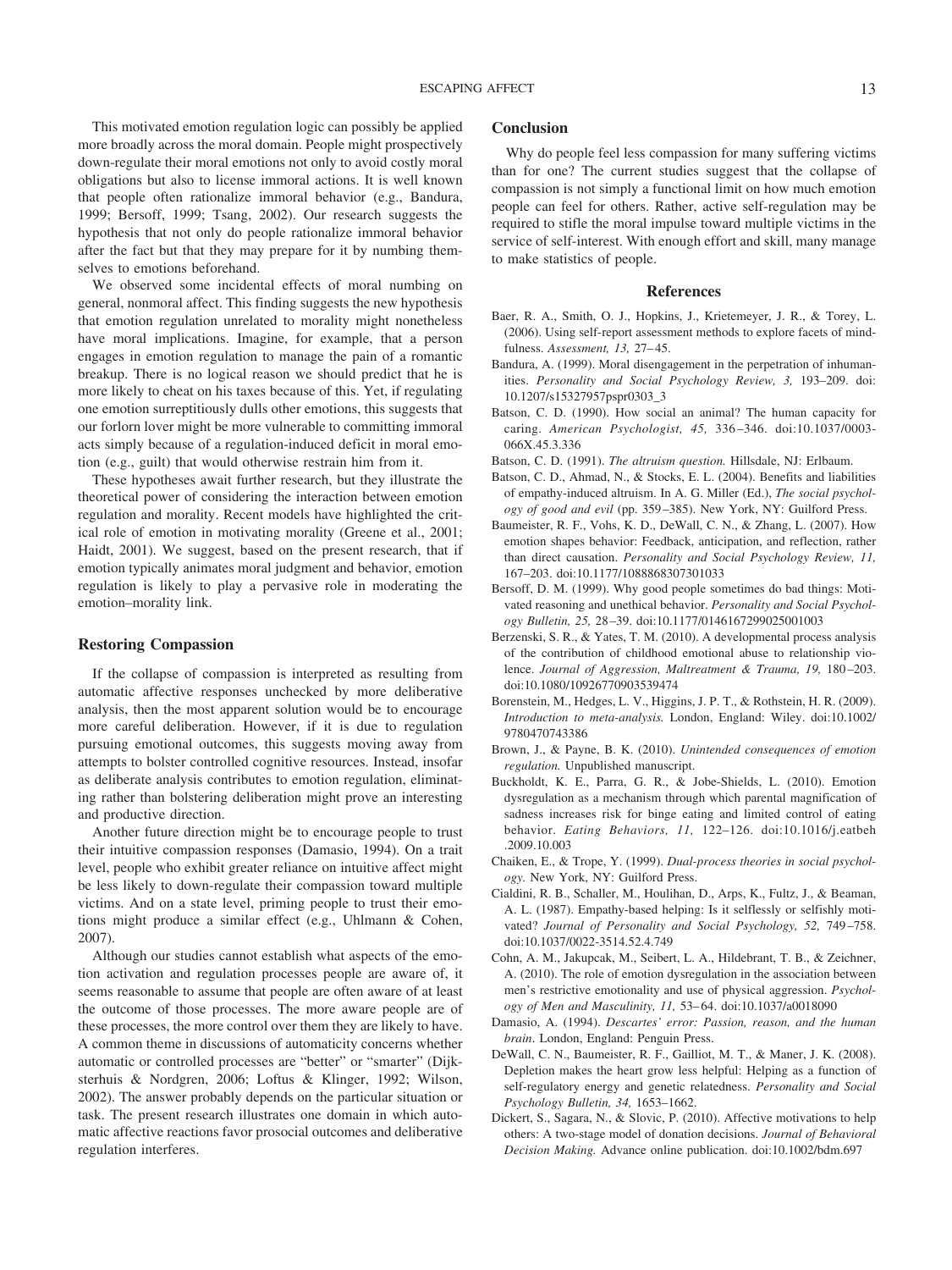- Dijksterhuis, A., & Nordgren, L. F. (2006). A theory of unconscious thought. *Perspectives on Psychological Science, 1,* 95–109.
- Dovidio, J. F., Piliavin, J. A., Gaertner, S. L., Schroeder, D. A., & Clark, R. D. (1991). The arousal: cost–reward model and the process of intervention: A review of the evidence. In M. Clark (Ed.), *Review of personality and social psychology* (Vol. 12, pp. 86-118). London, England: Sage.
- Dunn, E. W., & Ashton-James, C. (2008). On emotional innumeracy: Predicted and actual affective responses to grand-scale tragedy. *Journal of Experimental Social Psychology, 44,* 692– 698.
- Eisenberg, N. (2000). Emotion, regulation, and moral development. *Annual Review of Psychology, 51,* 665– 697.
- Eisenberg, N. (2009). Empathy-related responding: Links with selfregulation, moral judgment, and moral behavior. In M. Mikulincer & P. R. Shaver (Eds.), *Prosocial motives, emotions, and behavior: The better angels of our nature* (pp. 129 –148). Washington, DC: American Psychological Association.
- Engelbrecht, M., van den Berg, H., & Bester, C. (2009). Burnout and compassion fatigue: The case of professional nurses in primary health facilities in the Free State Province, South Africa. In R. V. Schwartzhoffer (Ed.), *The psychology of burnout: Predictors and coping mechanisms* (pp. 1–38). Hauppage, NY: Nova Science.
- Fetherstonhaugh, D., Slovic, P., Johnson, S. M., & Friedrich, J. (1997). Insensitivity to the value of human life: A study of psychophysical numbing. *Journal of Risk and Uncertainty, 14,* 283–300.
- Figley, C. R. (1995). *Compassion fatigue: Coping with secondary traumatic stress disorder in those who treat the traumatized.* London, England: Bruner-Routledge.
- Fox, H. C., Axelrod, S. R., Paliwai, P., Sleeper, J., & Sinha, R. (2007). Difficulties in emotion regulation and impulse control during cocaine abstinence. *Drug and Alcohol Dependence, 89,* 298 –301.
- Fox, H. C., Hong, K. A., & Sinha, R. (2008). Difficulties in emotion regulation and impulse control in recently abstinent alcoholics compared with social drinkers. *Addictive Behaviors, 33,* 388 –394.
- Friedrich, J., & McGuire, A. (2010). Individual differences in reasoning style as a moderator of the identifiable victim effect. *Social Influence, 5,* 182–201.
- Gailliot, M. (2009). The effortful and energy-demanding nature of prosocial behavior. In M. Mikulincer & P. R. Shaver (Eds.), *Prosocial motives, emotions, and behavior: The better angels of our nature* (pp. 129 –148).Washington, DC: American Psychological Association.
- Gilbert, D. T., Lieberman, M. D., Morewedge, C. K., & Wilson, T. D. (2004). The peculiar longevity of things not so bad. *Psychological Science, 15,* 14 –19.
- Gratz, K. L., & Roemer, L. (2004). Multidimensional assessment of emotion regulation and dysregulation: Development, factor structure, and initial validation of the Difficulties in Emotion Regulation Scale. *Journal of Psychopathology and Behavioral Assessment, 26,* 41–54.
- Greene, J. D., Sommerville, R. B., Nystrom, L. E., Darley, J. M., & Cohen, J. D. (2001, September 14). An fMRI investigation of emotional engagement in moral judgment. *Science, 293,* 2105–2108.
- Gross, J. J. (1998). The emerging field of emotion regulation: An integrative review. *Review of General Psychology, 2,* 271–299.
- Haidt, J. (2001). The emotional dog and its rational tail: A social intuitionist approach to moral judgment. *Psychological Review, 108,* 814 – 834.
- Hamilton, D. L., & Sherman, S. J. (1996). Perceiving persons and groups. *Psychological Review, 103,* 336 –355.
- Hamilton, D. L., Sherman, S. J., & Maddox, K. B. (1999). Dualities and continua: Implications for understanding perceptions of persons and groups. In E. Chaiken & Y. Trope (Eds.), *Dual-process theories in social psychology* (pp. 606 – 626). New York, NY: Guilford.
- Hodges, S. D., & Klein, K. J. K. (2001). Regulating the costs of empathy: The price of being human. *Journal of Socioeconomics, 30,* 437– 452.
- Hoffman, M. L. (2000). *Empathy and moral development: Implications for caring and justice.* New York, NY: Cambridge University Press.
- Hsee, C. K., & Rottenstreich, Y. (2004). Music, pandas, and muggers: On the affective psychology of value. *Journal of Experimental Psychology: General, 133,* 23–30.
- Kahneman, D. (2003). A perspective on judgment and choice: Mapping bounded rationality. *American Psychologist, 58,* 697–720.
- Kawakami, K., Dunn, E., Karmali, F., & Dovidio, J. F. (2009, January 9). Mispredicting affective and behavioral responses to racism. *Science, 323,* 276 –278.
- Kogut, T., & Ritov, I. (2005). The "identified victim" effect: An identified group, or just a single individual? *Journal of Behavioral Decision Making, 18,* 157–167.
- Koole, S. L. (2009). The psychology of emotion regulation: An integrative review. *Cognition & Emotion, 23,* 4 – 41.
- Larsen, R. J., & Fredrickson, B. L. (1999). Measurement issues in emotion research. In D. Kahneman, E. Diener, & N. Schwarz (Eds.), *Well-being:* Foundations of hedonic psychology (pp. 40-60). New York, NY: Russell Sage.
- Lavender, J. M. (2010). Contribution of emotion regulation difficulties to disordered eating and bodily dissatisfaction in college men. *International Journal of Eating Disorders, 43,* 352–357.
- Lazarus, R. S., & Folkman, S. (1984). *Stress, appraisal, and coping.* New York, NY: Springer.
- Loewenstein, G., & Small, D. (2007). The scarecrow and the tin man: The vicissitudes of human sympathy and caring. *Review of General Psychology, 11,* 112–126.
- Loewenstein, G., Weber, E., Hsee, C., & Welch, N. (2001). Risk as feelings. *Psychological Bulletin, 127,* 267–286.
- Loftus, E. F., & Klinger, M. R. (1992). Is the unconscious smart or dumb? *American Psychologist, 47,* 761–765.
- McClure, S. M., Botvinick, M. M., Yeung, N., Greene, J. D., Cohen, J. D. (2007). Conflict monitoring in cognition– emotion competition. In J. J. Gross (Ed.), *Handbook of emotion regulation* (pp. 204 –228). New York, NY: Guilford Press.
- Mikels, J. A., Reuter-Lorenz, P. A., Beyer, J. A., & Fredrickson, B. L. (2008). Emotion and working memory: Evidence for domain-specific processes for affective maintenance. *Emotion, 2,* 256 –266.
- Roemer, L., Lee, J. K., Salters-Pedneault, K., Erisman, S. M., Orsillo, S. M., & Mennin, D. S. (2009). Mindfulness and emotion regulation difficulties in generalized anxiety disorder: Preliminary evidence for independent and overlapping contributions. *Behavior Therapy, 40,* 142–154.
- Schelling, T. (1968). The life you save may be your own. In S. B. Chase Jr. (Ed.), *Problems in public expenditure analysis* (pp. 127–162). Washington, DC: Brookings Institution.
- Shaw, L. L., Batson, C. D., & Todd, R. M. (1994). Empathy avoidance: Forestalling feeling for another in order to escape the motivational consequences. *Journal of Personality and Social Psychology, 67,* 879 – 887.
- Sherman, S. J., Beike, D. R., & Ryalls, K. R. (1999). Dual-processing accounts of inconsistencies in responses to general versus specific cases. In E. Chaiken & Y. Trope (Eds.), *Dual-process theories in social psychology* (pp. 203–230). New York, NY: Guilford Press.
- Slovic, P. (2007). "If I look at the mass I will never act": Psychic numbing and genocide. *Judgment and Decision Making, 2,* 79 –95.
- Slovic, P., Finucane, M., Peters, E., & MacGregor, D. G. (2002). The affect heuristic. In T. Gilovich, D. Griffin, & D. Kahneman (Eds.), *Heuristics and biases: The psychology of intuitive judgment* (pp. 397– 420). New York, NY: Cambridge University Press.
- Small, D. A., Loewenstein, G., & Slovic, P. (2007). Sympathy and callousness: The impact of deliberative thought on donations to identifiable and statistical victims. *Organizational Behavior and Human Decision Processes, 102,* 143–153.
- Smith, E., & Mackie, D. M. (2009, January 9). Surprising emotions. *Science, 323,* 215–216.